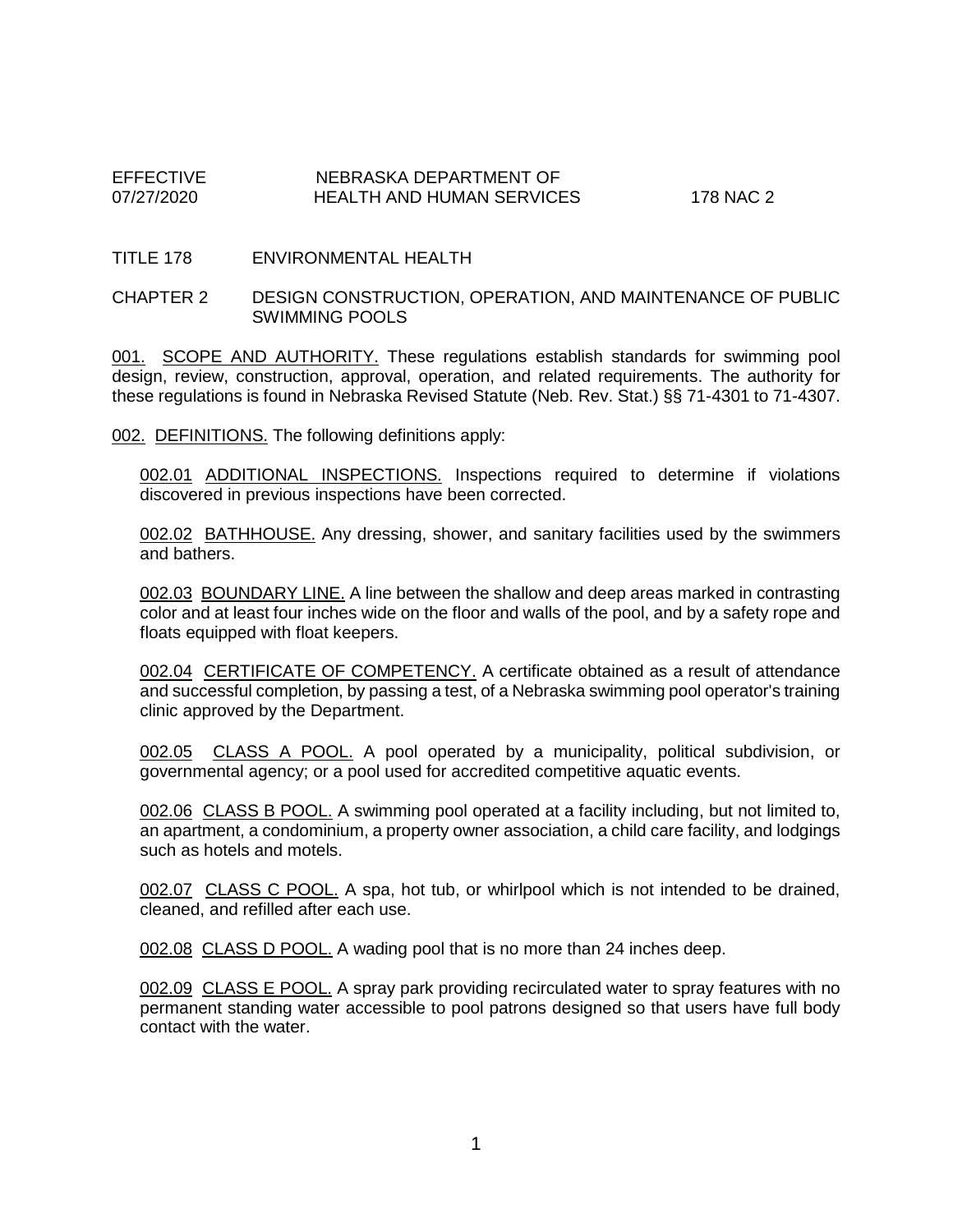002.10 CLASS F POOL. A swimming pool at a health club, fitness center, or community fitness center.

002.11 DECK. The area surrounding a pool, which is specifically constructed or installed for use by bathers.

002.12 DEEP AREA. Those areas of a swimming pool where the water is greater than 5 feet deep.

002.13 DEPARTMENT. The Department of Health and Human Services.

002.14 DESIGN PROFESSIONAL. A professional engineer or professional architect registered by the Nebraska Board of Engineers and Architects to practice in the State of Nebraska.

002.15 DROP SLIDE. A slide that discharges to a pool with a drop more than two inches to the water surface.

002.16 MAIN DRAIN. A submerged suction outlet located at the bottom of a pool to conduct water to a recirculating pump.

002.17 MODIFICATION OR IMPROVEMENT. Construction that changes the depth, shape, piping, pumping, or other basic design features of a public swimming pool in a manner that affects pool patron safety or recirculation system design; changes a pool's deck; changes the basic design of a diving board; or adds a special feature. Work not considered to be a substantial modification or improvement includes maintenance and repairs or replacement of the exact make and model. Maintenance does not include total shell replacement.

002.18 NEBRASKA SWIMMING POOL OPERATOR. An individual who has a current certificate of competency.

002.19 OWNER. A person, individual, firm, partnership, association, corporation, company, municipality, political subdivision, community, government agency, club, organization, or other entity owning a pool.

002.20 PATRON. A person using a public swimming pool.

002.21 PATRON LOAD. The maximum number of persons that may use the pool at one time.

002.22 SPECIAL PURPOSE POOL. A swimming pool that is operated for special purposes and incorporates features distinguishing it from a traditional swimming pool.

002.23 SUCTION OUTLET. A fitting, fitting assembly, cover or grate, and related components that provide a localized low pressure area for the transfer of water from a swimming pool.

002.24 VARIANCE. Written approval from the Department to allow a design, modification, or improvement that does not conform to the requirements in 178 NAC 2.

002.25 WADING POOL. A pool no more than 24 inches deep.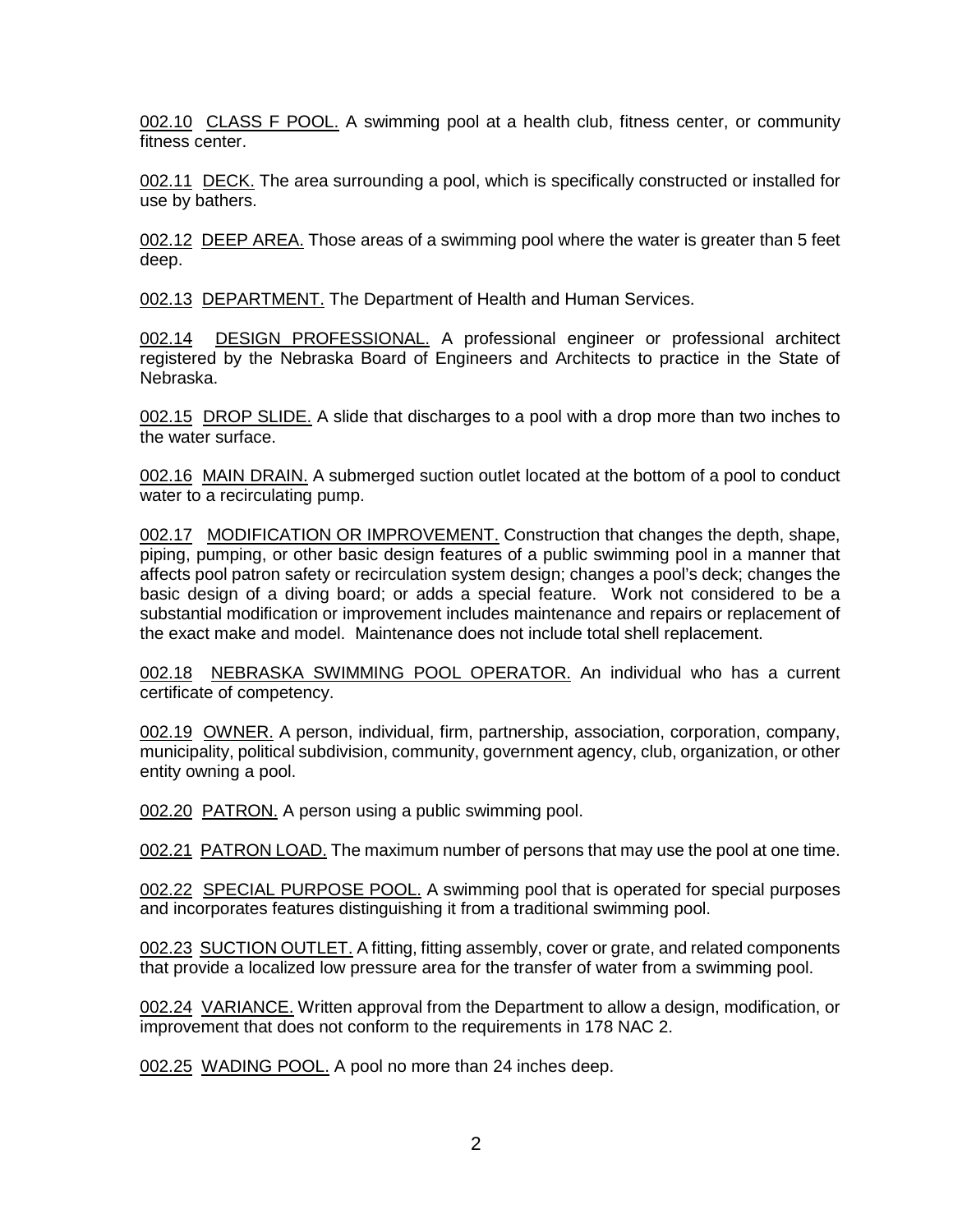003. PLANS AND SPECIFICATIONS. Unless otherwise indicated, plans and specifications for new swimming pools, and modifications or improvements to existing pools must be prepared by a design professional. All plans and specifications must be submitted to the Department in triplicate for review and written approval prior to beginning construction. Plans are to be laid out on sheets having a minimum size of 11 by 17 inches. Plans and specifications for modifications or improvements must include all applicable portions of the swimming pool.

003.01 OWNER SUBMITTAL. The owner of a pool may submit plans and specifications for changes to existing pools for erosion type feeders and solution type.

003.02 SUBMITTAL DETERMINATION. Items not listed in 178 NAC 2-003.03 are to be provided in writing to the Department for determination on whether submittal is required. Determination will be based on engineering, health and safety concerns. All items installed that do not require plans and specifications must be installed per manufacturer's installation instructions.

# 003.03 PLANS AND SPECIFICATIONS NOT REQUIRED:

- (A) Equipment replacement that is the exact make and model as previously approved by the Department;
- (B) Heaters intended for commercial pool use that contain only nontoxic heat transfer media;
- (C) Anti-entrapment devices that install on the pump or in the treatment train;
- (D) Pumps that are of the same horsepower as previously approved;
- (E) Valves and piping of the identical size;
- (F) pH adjustment equipment;
- (G) Strainer basket housing of the same size;
- (H) Variable frequency drives with the same horsepower as the original;
- (I) Installation of an Oxidation-Reduction Potential controller;
- (J) Repair and maintenance of equipment; and
- (K) Diving boards or stands approved after June 8, 2004.

003.04 CONTENT. Plans, specifications, and swimming pool data sheet submitted for approval must be an accurate record of the proposed construction and contain sufficient information to demonstrate to the Department that the proposed swimming pool or modifications or improvements will meet the standards of Title 178 NAC 2. Submittals must include, at a minimum, the following documentation and information: The Department may require additional information to determine if the submittal meets the standards.

## 003.04(A) SCALE AND NORTHPOINT.

003.04(B) PLOT PLAN. A plot plan of the property to be used, indicating the location of proposed and existing structures, as well as the location of the proposed swimming pool, pool enclosure, and deck.

003.04(C) DETAILED PLANS. Plans for a swimming pool must be legible and must be drawn to a suitable scale. The detailed plans for facilities must show:

- (i) CONSTRUCTION DETAILS. Construction details for the swimming pool, deck and pool enclosure, including dimensions, elevations, and appropriate cross sections for the swimming pool.
- (ii) RECIRCULATION SYSTEM. Schematic diagrams and plan view of the pool water treatment and recirculation systems, pool equipment room or enclosure.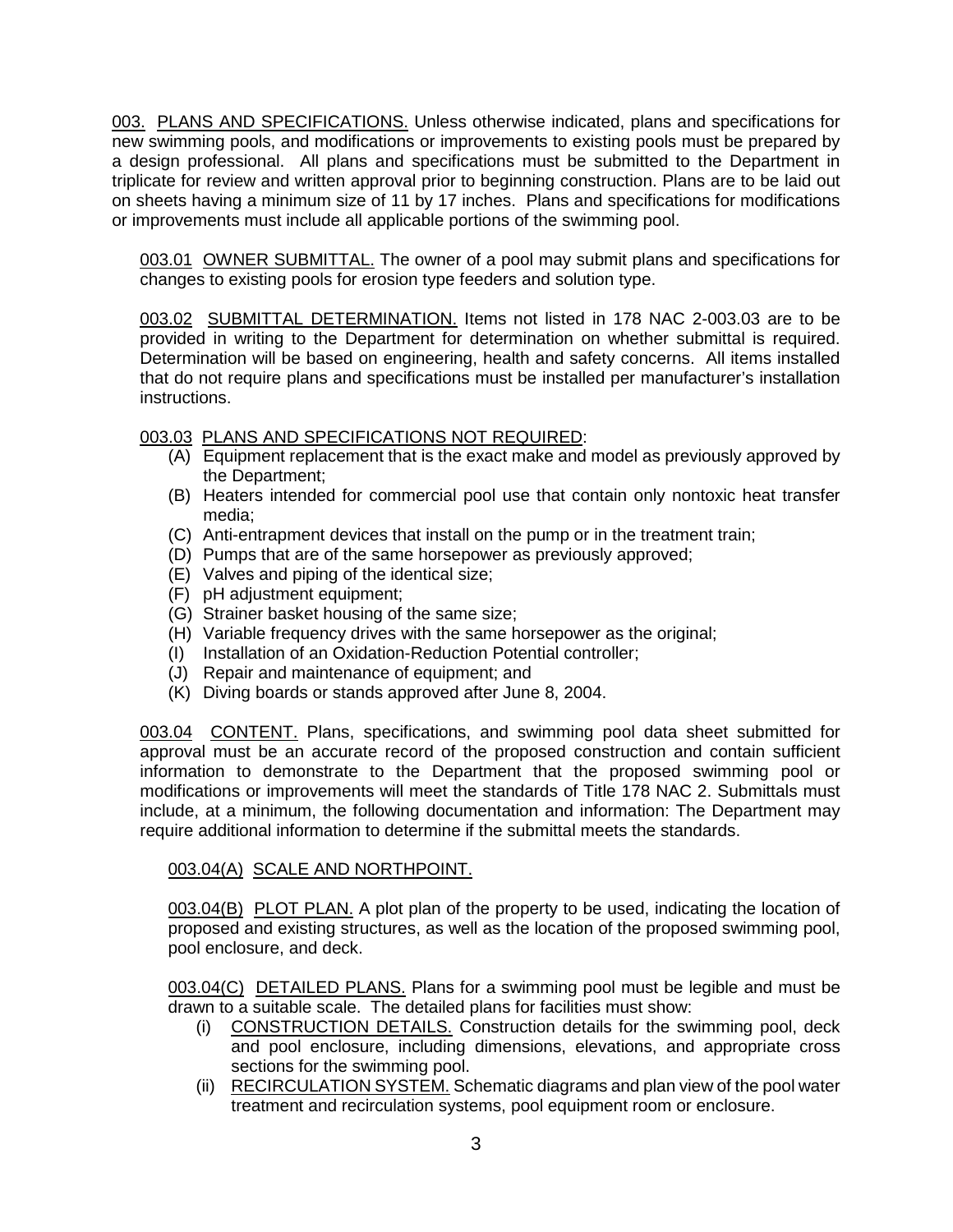- (iii) PIPING. Size and location of all piping.
- (iv) SPECIFICIATIONS. Complete, detailed specifications for the construction of the swimming pool, bathhouse, recirculation system, filtration system, disinfection equipment and all other appurtenances.
- (v) OPERATION AND MAINTENANCE MANUAL. The design professional must provide 2 copies of a manual for operation.

## 003.04(D) FEES.

003.04(D)(i) INITIAL REVIEW FEE. When the design professional's plans and specifications are submitted, an initial review fee of \$100 plus 0.5% of his or her estimate of the cost of the project described in the documents to be reviewed, up to a maximum of \$7,600, must be included.

003.04(D)(ii) FINAL FEE. Upon completion of the construction, modification, or improvements, the owner must submit documentation of the actual cost in the form of the actual contract or invoice(s) to the Department for the purpose of determining the final fee amount. Payment of the final fee amount in excess of \$25 must be made prior to the engineering inspection. The Department may refund amounts over \$25.

003.04(D)(iii) VARIANCE FEE. A \$300 fee must accompany each variance request.

003.04(D)(iv) ENGINEERING INSPECTION FEE. The final inspection conducted by the Department review engineers is included in the review fee. A fee of \$400 for each additional inspection conducted by the Department must be paid prior to the date of the additional inspection. The engineering inspection fee is separate from and in addition to the operational inspection fees required in 178 NAC 2-006.01(C)(ii). Pools owned by a municipal corporation are exempt from inspection fees.

003.04(D)(v) AS-BUILT FEE. There is a fee of \$1000 in addition to the plan review fee if construction is begun or completed on items specifically outlined in these regulations prior to obtaining approval from the Department.

003.05 PRELIMINARY PLANS. The design professional may submit preliminary plans, specifications, or concepts to the Department for review prior to preparation of construction documents, allowing 30 working days for comment by the Department. An initial fee for review of preliminary plans must be submitted with the plans as required in 178 NAC 2-003.04(D)(i).

003.06 FINAL PLANS. All swimming pool data sheets, as provided by the Department, the initial fee, any as-built fees, and plans and specifications must be submitted for review and comment or approval at least 30 working days prior to planned construction or installation. Time must be allowed for the incorporation of changes if required.

003.07 CONSTRUCTION APPROVAL. Construction must not begin until the Department has approved final plans and specifications and a swimming pool data sheet, and issues a construction permit. A construction permit will be valid only if construction is started within one year and is completed within 3 years from the date of approval. Written requests may be submitted for reauthorization or time extensions may be subject to any additional requirements of these or such future regulations as are in effect on the date of reauthorization. Beginning construction means the start of work on items that are specifically mentioned in these regulations.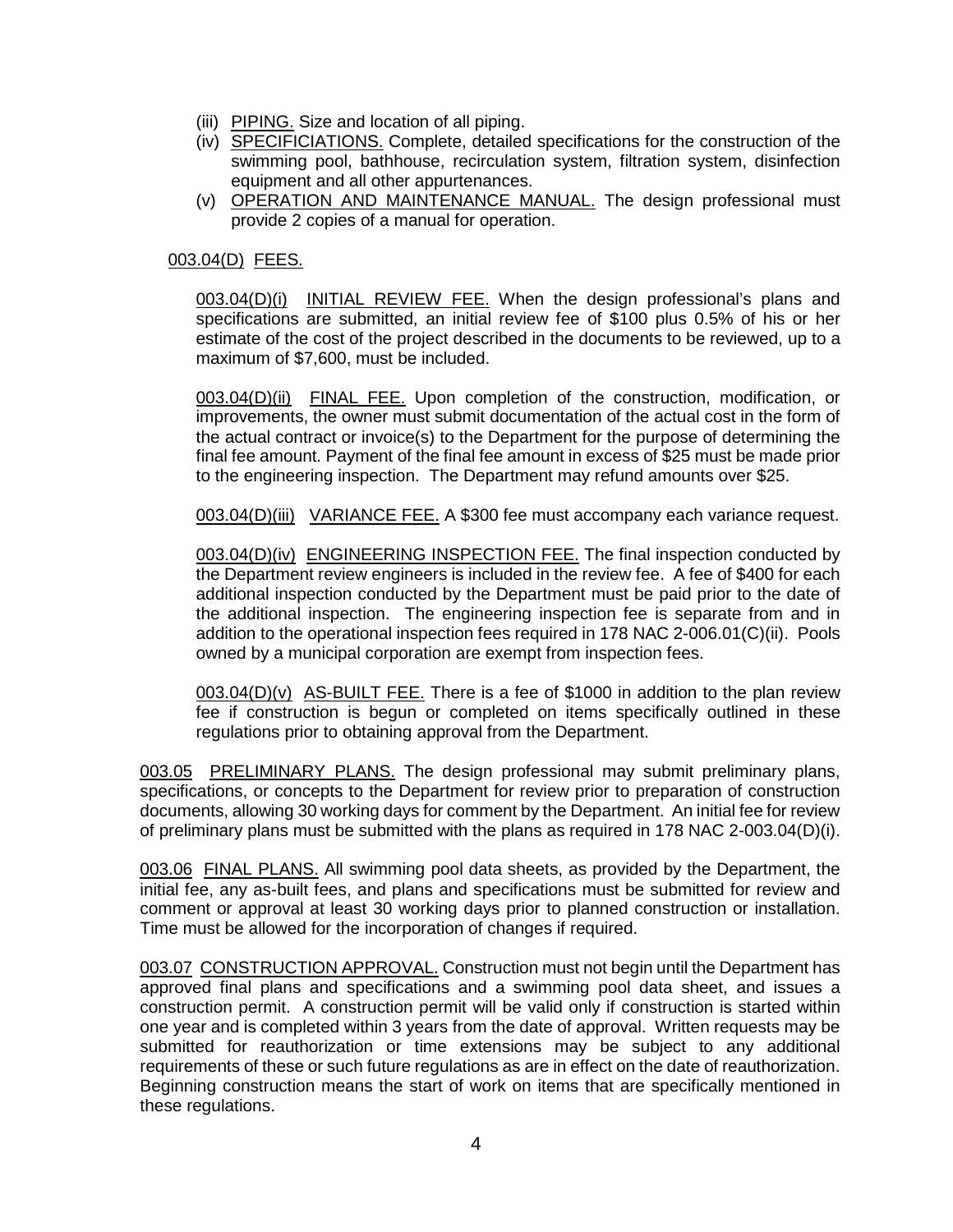003.08 REVIEW OF PLANS AND SPECIFICATIONS. The Department will issue a comment letter to the design professional when review of the plans and specifications does not indicate compliance with Title 178 NAC 2 or inadequate information is provided for a complete review. The design professional must address issues identified in the Department's comment letter within 60 calendar days from the date of issuance of the comment letter unless the owner or design professional request in writing and the Department approves an extension of time. If the design professional does not respond in writing to the Department's comment letter within 60 days the Department will deny the construction permit for the project. When a project is not approved for construction, new sets of plans and specifications, along with a new review fee as specified in 178 NAC 2-003.04(D)(i), are to be submitted to the Department for review and written approval prior to construction.

003.09 CONSTRUCTION. All new swimming pools, modifications, or improvements must be completed in accordance with approved plans and specifications or approved change orders.

003.10 CERTIFICATION. The design professional or the owner, as appropriate, must certify in writing to the Department on forms provided by the Department that the pool and all appurtenances have been constructed in accordance with approved plans and specifications, prior to a final inspection.

003.11 ENGINEERING INSPECTION. Upon certification per 178 NAC 2-003.10, the Department will inspect and note any deficiencies, which must be resolved before the Department will issue a permit to operate the pool. The Department has the right of entry at any reasonable time to the swimming pool and accompanying facilities for this purpose.

003.12 FINAL APPROVAL. If no deficiencies are found when the Department conducts the engineering inspection or when any deficiencies that were found in the Department's final inspection have been corrected, the Department may issue a permit to operate the pool.

003.13 DENIAL. The Department may deny a construction permit for failure to comply with any of the provisions of Neb. Rev. Stat. §§ 71-4301 to 71-4307 or 178 NAC 2. The Department will inform the design professional and the swimming pool owner, in writing, of the basis of the denial and the statutory or regulatory provisions supporting the decision. Procedures regarding appeals and hearings will follow the Nebraska Administrative Procedure Act and 184 NAC 1.

003.14 CONSTRUCTION, MODIFICATIONS, AND IMPROVEMENTS PRIOR TO APPROVAL. New pools already constructed or on which construction has begun without prior review and approval will not be issued an operating permit until the plans, specifications, and swimming pool data sheet have been reviewed and approved by the Department. Modifications and improvements to existing pools that are being operated without appropriate approval may have the operating permit suspended or revoked. Whenever any work for which a construction permit is required has been started before an operating permit has been issued the following will apply:

- (A) All work must cease until the construction permit has been issued by the Department;
- (B) The design professional and owner must allow for 45 working days for review after receipt of the swimming pool data sheets, the initial fee, plans, and specifications; and
- (C) The Department may require that construction not completed in accordance with the regulations be corrected before a pool operating permit is issued.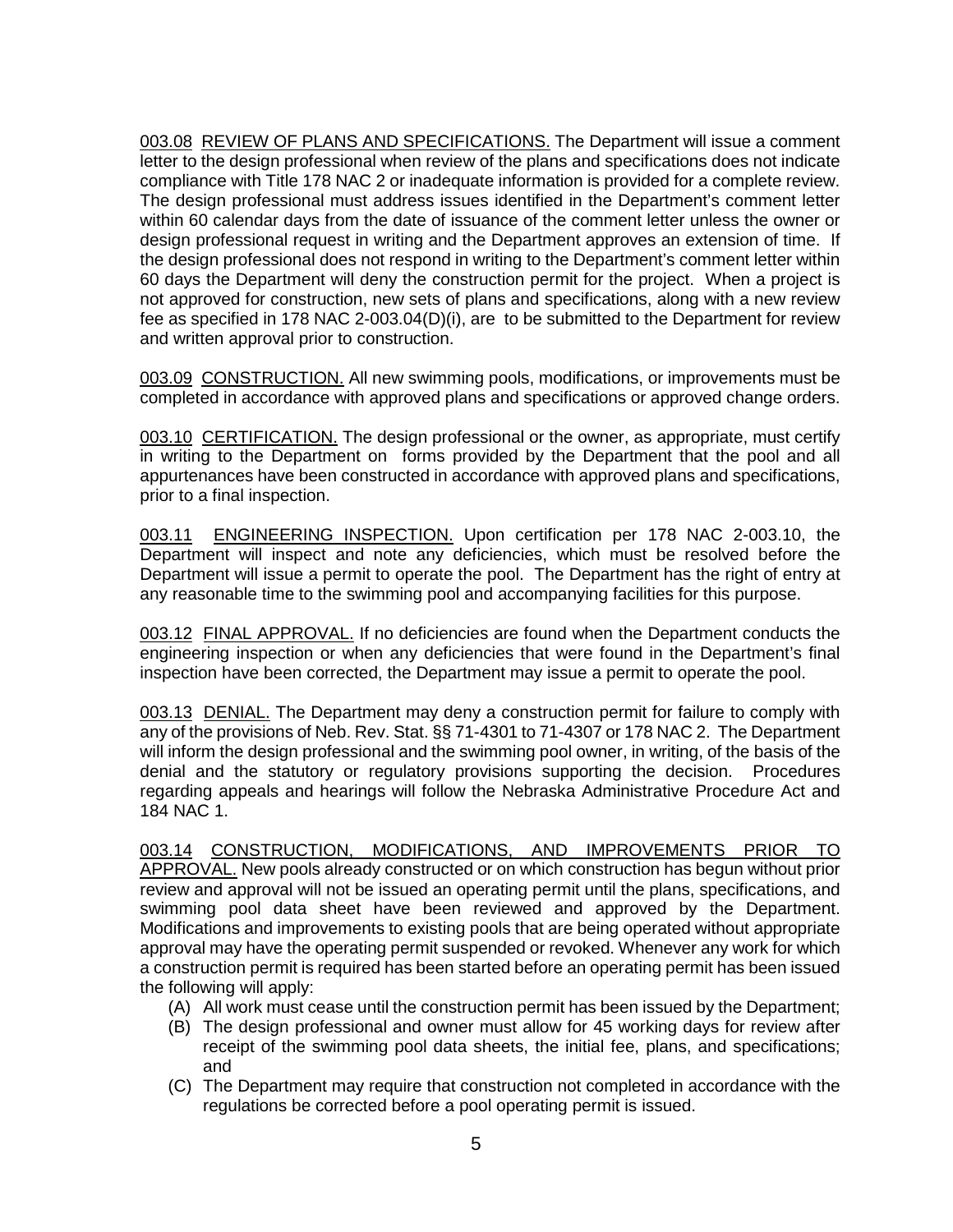004. VARIANCES. A design professional, or owner if 178 NAC 2-003.01 applies, may submit a variance request. A variance must be submitted on forms provided by the Department at least 30 working days before construction is to begin. A variance is at the discretion of the Department. The Department will not issue a variance if there is an increased public health or safety risk.

005. DESIGN STANDARDS. The Department may consider alternate designs that follow generally accepted engineering guidelines and standards with submitted engineering justification.

005.01 EXISTING POOLS. Swimming pools constructed or under construction prior to the effective date of these regulations, which do not fully comply with the design and construction requirements of these regulations may be continued in use as long as the swimming pool meets the current operating requirements in 178 NAC 2, poses no significant health or safety risks as determined by the Department or Director, and is operated and maintained as designed.

## 005.02 MAXIMUM SWIMMING POOL PATRON LOADING.

## 005.02(A) AREA LOADING.

005.02(A)(i) SHALLOW AREA. 15 square feet of pool water surface area must be provided for each patron for those portions of the swimming pool 5 feet or less in depth. This also applies to spray parks without standing water.

005.02(A)(ii) DEEP AREA. 25 square feet of pool surface area must be provided for each patron.

005.02(A)(iii) DIVING OR SLIDE AREA. Where a separate designated diving or slide area is provided, and other swimmers are not allowed in this area, this area may be excluded from the surface area used for computing patron load; however, 10 patrons must be included for each board, platform or slide.

005.02(A)(iv) ADDITIONAL AREA ALLOWANCE. Additional allowance will be made on the basis of 1 additional patron per each 50 square feet of pool deck in excess of the minimum area of deck required, and 1 additional patron per each 100 square feet of picnic and play area within the enclosure.

### 005.03 CONSTRUCTION MATERIAL.

005.03(A) MATERIALS. Swimming pools must be constructed of materials which are inert, stable, non-toxic, and watertight. Sand or earth bottoms are not permitted.

005.03(B) FINISH. Bottom and sides must be white or a light color, with a smooth and easily cleanable surface. The finish surface of the bottom in shallow areas must be slipresistant.

005.04 DESIGN, DETAIL, AND STRUCTURAL STABILITY. All swimming pools and appurtenances must be designed and constructed to withstand all anticipated patron loading. A hydrostatic relief valve or a suitable underdrain system must be provided for in-ground pools. Swimming pools must be designed to ensure the stability of the pool for both full and empty conditions.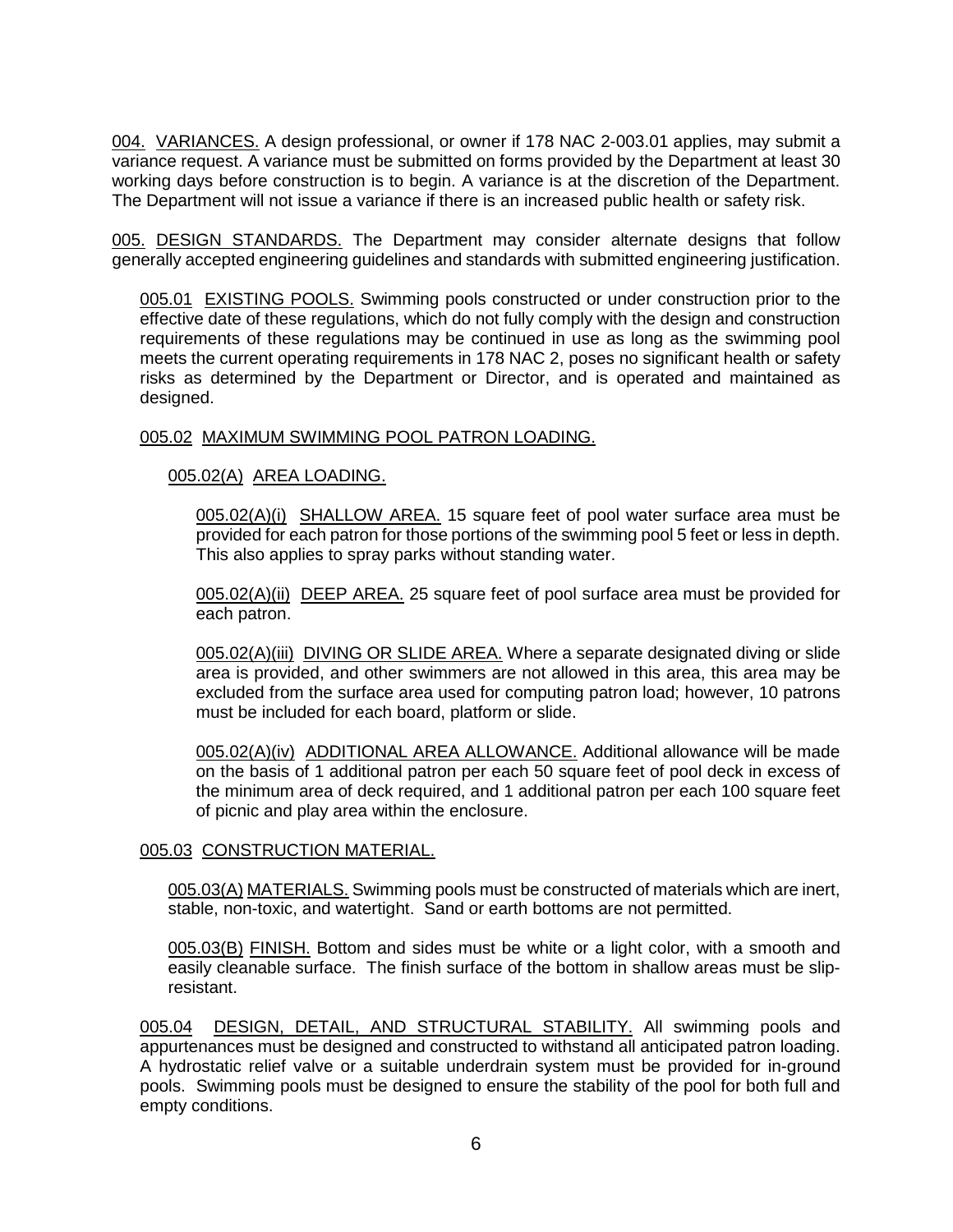005.04(A) SHAPE. The shape of any swimming pool must be such that the circulation of pool water and the swimmers' safety are not impaired. There may not be any underwater projections or obstructions which would endanger patron safety or interfere with proper pool operation.

005.04(B) BOTTOM SLOPE. The bottom of the pool must slope toward the main drain. Where the water depth is less than 5 feet, the bottom slope must not exceed 1 foot vertical in 12 feet horizontal (1:12). Where the water depth exceeds 5 feet, the bottom slope must not exceed 1 foot vertical in 3 feet horizontal (1:3).

005.04(C) POOL WALLS. Walls of a swimming pool must be either:

- (i) Vertical for water depths of at least 6 feet;
- (ii) Vertical for a distance of at least 3 feet below the water level, below which the wall may be curved to the bottom with a radius not greater than the difference between the depth at that point and 3 feet, provided that the vertical is interpreted to permit slopes not greater than 1 foot horizontally for each 5 feet of depth of sidewall (11 degrees from vertical); or
- (iii) At water depths of 3 feet or less a transitional radius must not exceed 8 inches and must be tangent to the wall and floor.

005.04(D) LEDGES. Ledges must not extend into the pool unless they are essential for support of the upper wall construction.

005.04(E) POOLS WITHOUT GUTTERS. Coping or cantilevered deck may project from a swimming pool or spa wall to provide a handhold for users. The coping or deck must be rounded, have a slip-resistant surface finish, and must not exceed 3-1/2 inches in thickness. The overhang of the coping or deck must not exceed 2 inches or be less than 1 inch. All corners created by coping or cantilevered deck must be rounded in both the vertical and horizontal dimensions to eliminate sharp corners. The handgrip must not be more than 9 inches above the minimum skimmer operating level.

005.04(F) DIVING AREAS. The minimum dimensions of the swimming pool and appurtenances in the diving area must conform to 178 NAC 2 Table 1.

005.04(F)(i) HEAD ROOM. There must be a completely unobstructed clear distance of 16 feet above the diving board measured from the center of the front end of the board. This area must extend at least 8 feet behind, 8 feet to each side, and 16 feet ahead of the measuring point.

005.04(F)(ii) DIVING BOARDS AND PLATFORMS. Diving boards and platforms in excess of 3 meters in height are prohibited except where special design considerations and control of use are provided.

005.04(F)(iii) STEPS AND GUARD RAILS FOR DIVING BOARDS. Steps must be of corrosion-resistant material, easily cleanable and of non-slip design. Handrails must be provided at all steps and ladders leading to diving boards more than 1 meter above the water. Platforms and diving boards which are more than 1 meter high must be protected with guard rails at least 36 inches high, extending at least to the edge of the water. Boards or platforms 3 meters (9.8 ft.) or higher, when permitted, must have an effective side barrier.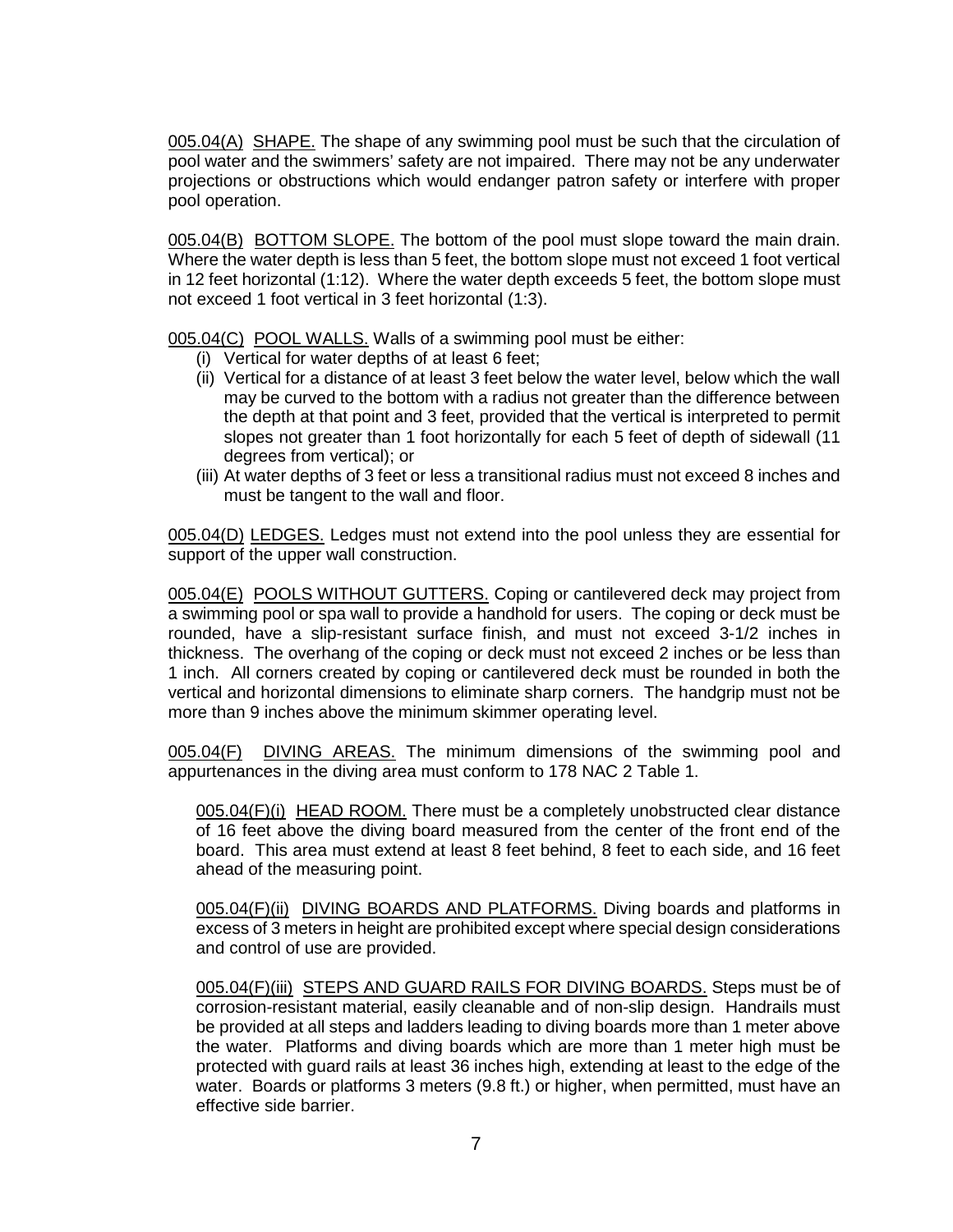

|                                                  |                                                 | <b>MINIMUM DIMENSIONS</b> |                |                |                   |
|--------------------------------------------------|-------------------------------------------------|---------------------------|----------------|----------------|-------------------|
| <b>Maximum Board</b><br><b>Height Over Water</b> | <b>Maximum</b><br><b>Diving Board</b><br>Length | D                         | L <sub>1</sub> | L <sub>2</sub> | <b>POOL WIDTH</b> |
| 26"<br>$(2/3$ meter)                             | 10'                                             | $8' - 6"$                 | $2' - 6''$     | 10' - 0"       | l20' - 0"         |
| 30"<br>$(3/4$ meter)                             | 12'                                             | $9' - 0''$                | $3' - 0''$     | 10' - 0"       | l20' - 0"         |
| 1 meter                                          | 16'                                             | $10' - 0''$               | 4' - 0"        | 12' - 0"       | 20' - 0"          |
| 3 meter                                          | 16'                                             | $12' - 0''$               | $6' - 0''$     | 12' - 0"       | $24' - 0''$       |

005.04(F)(iv) PLACEMENT. Placement of boards must observe the following minimum dimensions. With multiple board installations minimum pool widths must be increased accordingly. For diving boards or platforms greater than 20 inches in width, add ½ of the width over 20 inches to the following dimensions.

| Center line of 1 meter or less board to pool side | 10' — 0"    |
|---------------------------------------------------|-------------|
| Center line of 3 meters board to pool side        | $12" - 0"$  |
| Center line distance between adjacent boards      | $10' - 0''$ |

### 005.05 LADDERS, RECESSED STEPS, AND STAIRS.

005.05(A) LOCATION. Recessed steps, ladders, or stairs must be provided at the shallow end. Ladders or recessed steps must be provided at the deep end. If the pool is over 30 feet wide, the steps, ladders, or stairs must be installed on each side.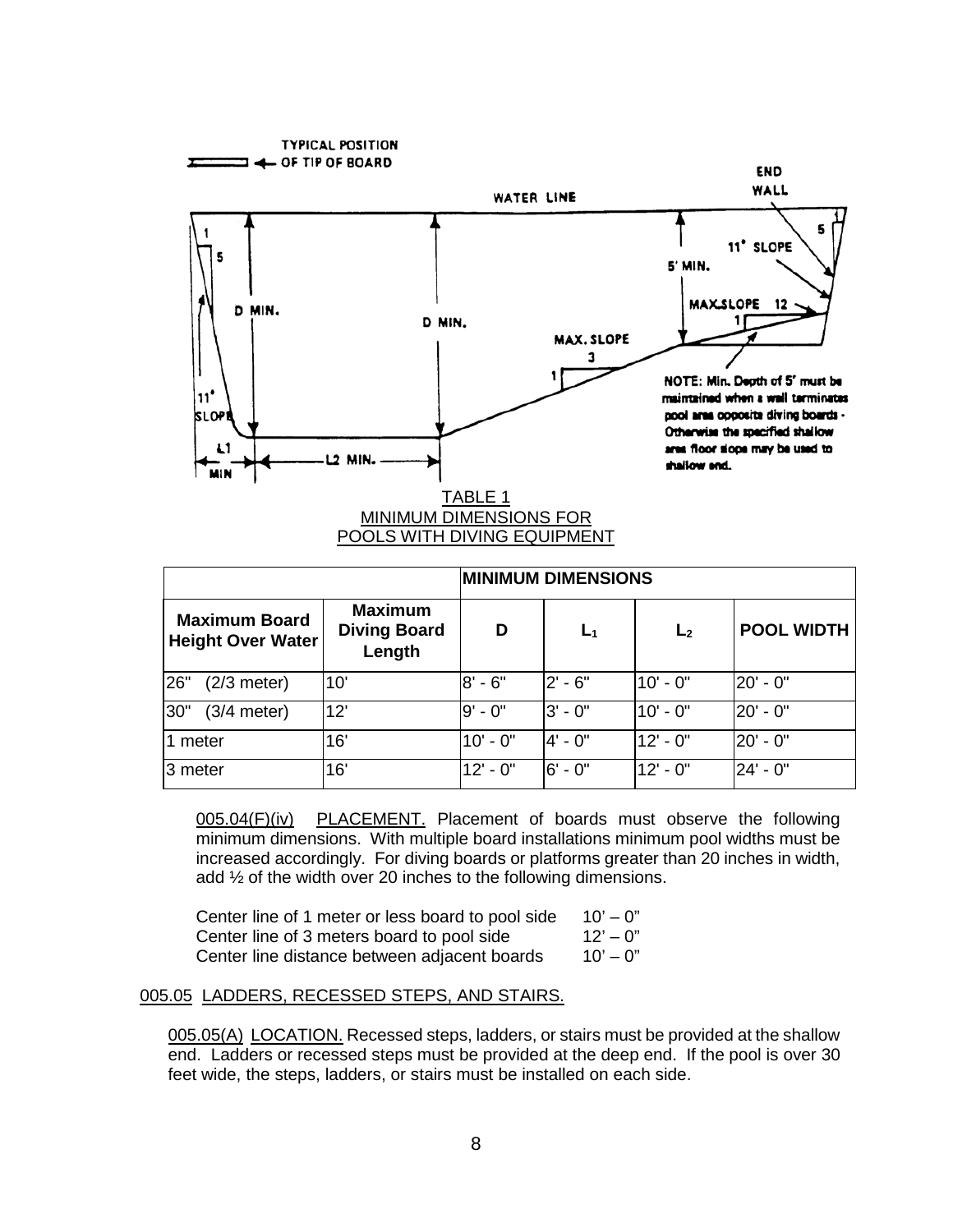005.05(B) LADDERS. Pool ladders must be corrosion-resistant and must have slipresistant treads. All ladders must be designed to provide a handhold. There must be a clearance of not more than 6 inches or less than 3 inches between any ladder and pool wall. Treads must be no more than 12 inches apart.

005.05(C) RECESSED STEPS. Recessed steps must be readily cleanable, slip-resistant, and must be arranged to drain into the pool. Recessed steps must have a minimum tread of 5 inches and a minimum width of 14 inches. Steps must be no more than 12 inches apart.

005.05(D) HANDRAILS. Where recessed steps or ladders are provided, there must be a handrail at the top of each side thereof, extending over the coping or edge of the deck.

005.05(E) STAIRS AND STAIR HANDRAILS. Where stairs are provided, they must be located in a corner of the pool or be recessed. All stair areas must have a handrail within reach. Stairs must have slip-resistant finish, a minimum tread of 12 inches, and a maximum rise of 12 inches.

## 005.06 UNDERWATER BENCHES AND SUN LEDGES.

005.06(A) UNDERWATER BENCHES. Requirements for underwater benches are as follows:

- (i) Must be slip resistant;
- (ii) The horizontal surface must be a maximum of 20 inches below water line;
- (iii) An unobstructed surface must be provided that is 12 to 18 inches deep and a minimum of 24 inches wide;
- (iv) Jets are not allowed in conjunction with benches;
- (v) May be installed in varying depths, but the maximum water depth will not exceed 5 feet; and underwater seats may be located in deep areas of the pool where diving equipment, either manufactured or constructed, is installed, provided they are located outside of the minimum water envelope for diving equipment; and
- (vi) Vertical and horizontal leading edges must be visually set apart with a continuous slip-resistant marking not less than 2/3 inch and not greater than 2 inches.

005.06(B) SUN LEDGES AND UNDERWATER SHELVES. The requirements for sun ledges and underwater shelves are as follows:

- (i) Depth must be 12 inches or less;
- (ii) The area leading to the deep portion of the pool must have stairs with handrails within reach;
- (iii) The horizontal leading edge of each stair will be visually set apart;
- (iv) There must be depth markers at the top and bottom of the stairs;
- (v) The sun ledge slope not to exceed 1:12; and
- (vi) There must be a minimum of two bottom inlets.

005.07 DECKS. A portion of the deck from the edge of the pool at least 5 feet wide must be unobstructed unless approved in the construction permit or a variance is obtained. The deck must be of a uniform, easily cleaned, impervious material with a slip-resistant finish. Wood decks are expressly prohibited within 5 feet of the pool. The deck must be protected from surface runoff.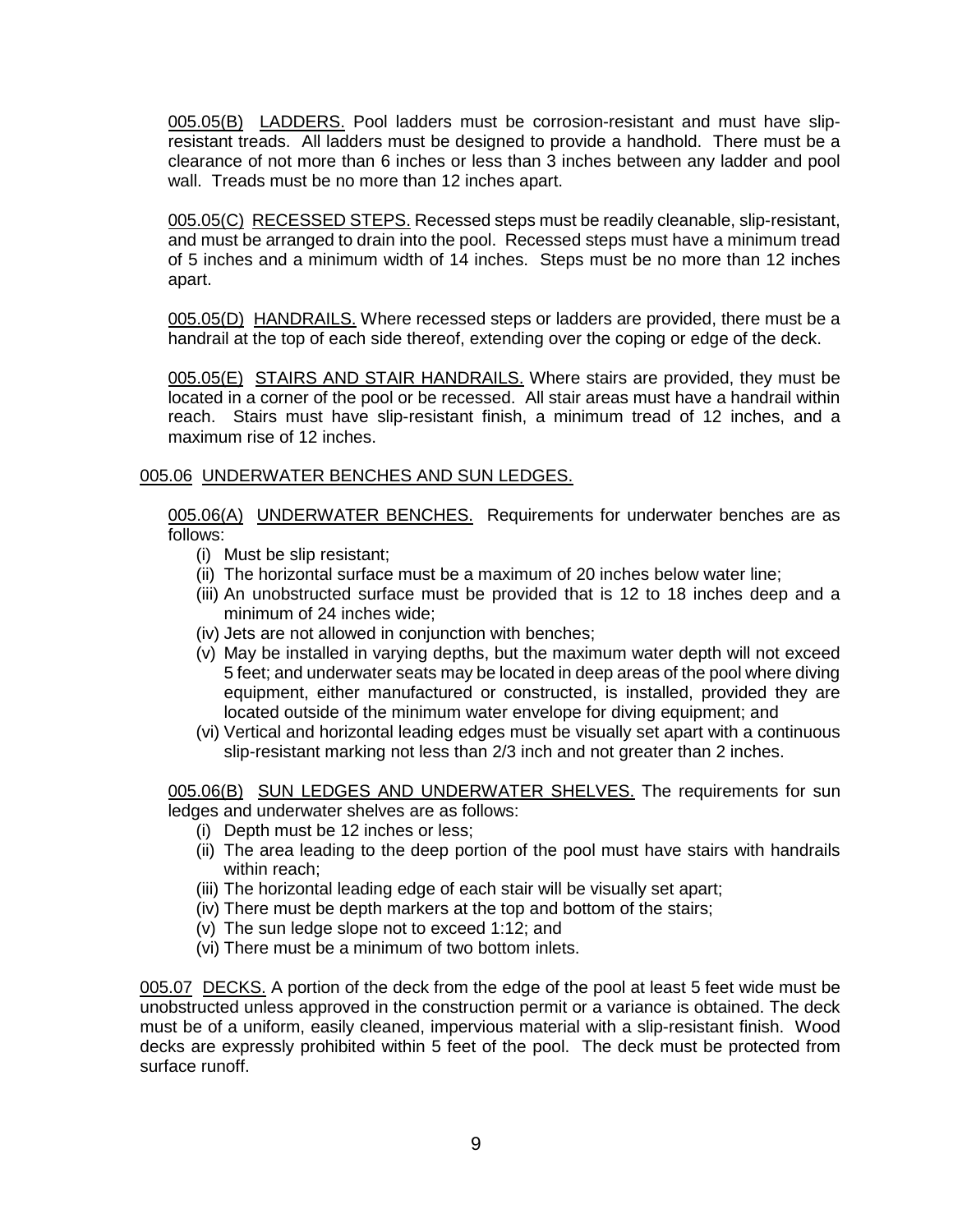005.07(A) SLOPE. The deck must be sloped away from the pool unless drains are provided to intercept water on the way back to the pool, and must be sloped to provide positive drainage of all deck areas.

005.07(B) DRAINAGE. Deck drains, when used, must be no more than 25 feet apart, and no single drain can serve more than 400 square feet of area. Continuous trench-style drains may be designed to handle areas greater than 400 square feet. There must be no direct connection between the pool deck drains and the storm or sanitary sewer or plumbing drainage systems unless approved in the construction permit or a variance is obtained. They must not drain to the pool gutter or recirculation systems.

005.07(C) ROLL-OUT GUTTERS. If the pool is equipped with roll-out, deck-level gutters, not more than 5 feet of deck may be sloped toward the gutters.

005.07(D) CARPETING. Carpeting is not permitted on pool decks.

005.07(E) HOSE BIBS. At least 1 hose bib with an appropriate backflow preventer must be provided to facilitate cleaning the deck areas.

005.07(F) POOL CONCESSIONS. Where concessions are provided, an area or areas separate from the pool deck must be designated for serving and consuming food or drink.

005.07(G) DRINKING FOUNTAIN. A minimum of 1 drinking fountain must be located in the swimming pool area for Class A swimming pools. Each drinking fountain must be connected to a water system that meets the requirements of 178 NAC 2-005.10(A).

005.08 BARRIERS. The pool area must be completely surrounded by an effective barrier not less than 6 feet high. Any special purpose areas inside the barrier must be fenced or constructed to control traffic. These areas must be designed so they will not drain onto the deck. Any entrance to the pool area must be provided with a self-closing and latching gate or door capable of being locked unless another means of controlling access is provided. The operating controls for the self-latching device must be located at least 48" above the exterior ground surface or pool deck. Barrier openings must be small enough that a 4-inch sphere is not able to pass through.

## 005.09 LIGHTING, ELECTRICAL, AND VENTILATION REQUIREMENTS.

005.09(A) LIGHTING. During periods of operation sufficient illumination must be provided to allow visibility of all portions of the pools, including the bottom. Illumination must be provided by natural or artificial means by the following:

- (i) Overhead lighting must provide a minimum of 3 foot candles of illumination at the pool water surface and the adjacent deck area;
- (ii) Underwater lighting must provide a minimum of 0.5 watts per square foot of pool water surface; and
- (iii) Underwater lighting requirements may be approved when the overhead lighting provides a minimum of 15 foot candles of illumination at the pool water surface.

005.09(B) ELECTRICAL. All electrical installations must conform to the requirements of the State Electrical Act, Neb. Rev. Stat. §§ 81-2101 through 81-2143.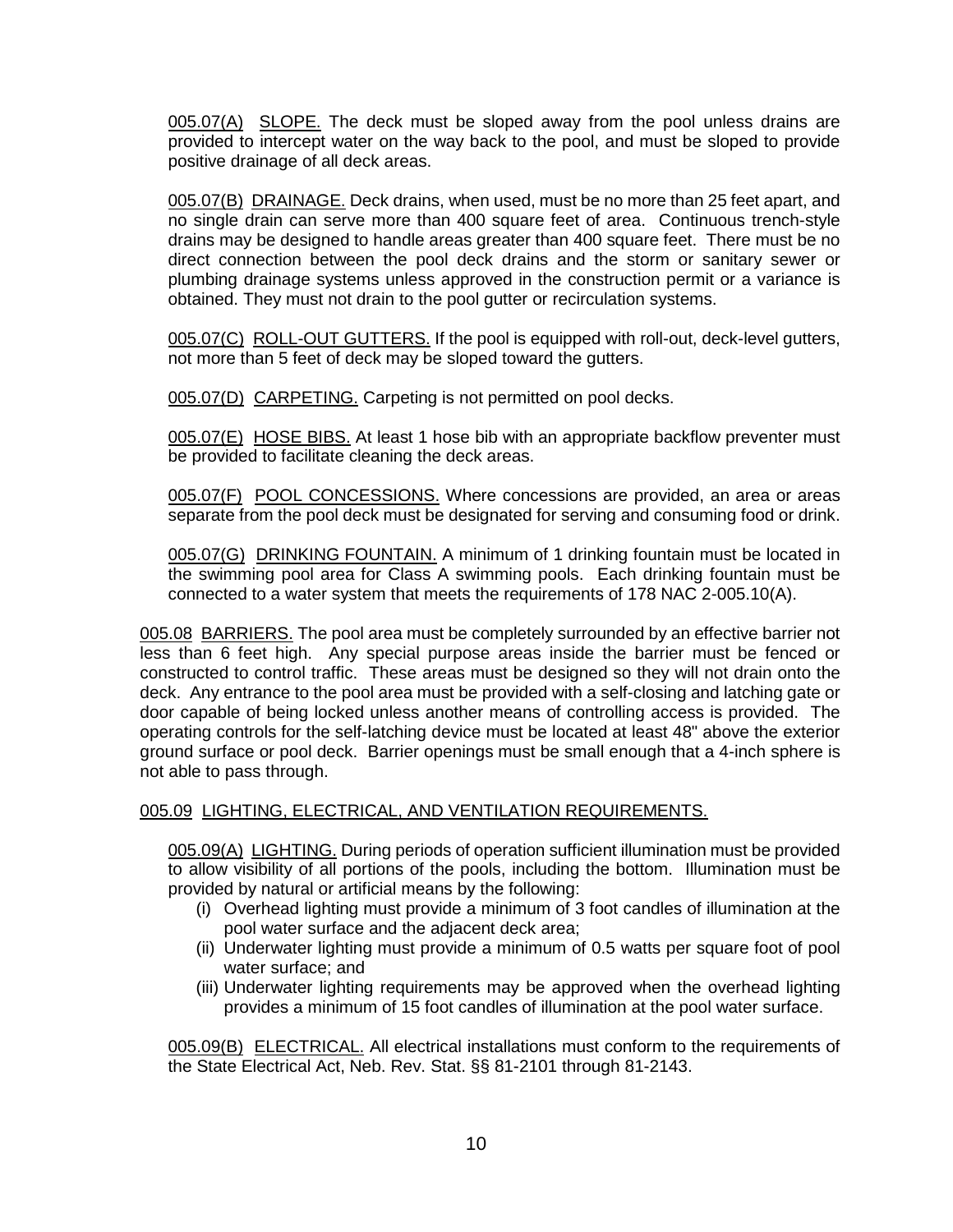005.09(C) HEATING AND VENTILATION. Indoor bathhouses, mechanical equipment rooms, storage areas, and pool enclosures must be heated and ventilated. Room ventilation must prevent direct drafts on swimmers and must minimize condensation damage. A fuel-burning heating unit must be provided with air for combustion and vented to the outdoors.

## 005.10 WATER SUPPLY AND WASTE WATER DISPOSAL.

005.10(A) WATER SUPPLY. Water supplied to a swimming pool and all related plumbing fixtures must use water from a public water system (PWS) or if a public water system (PWS) is not available, water quality must meet the requirements for coliform bacteria and nitrates that apply to a transient public water system in accordance with Title 179.

005.10(B) CROSS-CONNECTION CONTROL. All portions of the water distribution system serving a public swimming pool and related facilities must be protected against backflow and back siphonage. Water introduced into the pool, either directly or to the recirculation system, must be through an air gap or an appropriate approved backflow preventer as required by the Department.

005.10(C) SANITARY WASTES. Disposal must follow Title 123 or 124. Where available, a municipal sanitary sewage system must be used.

005.10(D) BACKFLOW PREVENTION. In a swimming pool, the recirculation system and pool deck drains must be protected against the backflow of waste water in a manner approved by the Department.

005.10(E) CONDENSATE. Condensate must not be introduced to the pool water or any part of the recirculation system.

005.10(F) HEAT EXCHANGERS. Any heating, dehumidification or cooling system which is connected in any way with the pool recirculation system must contain only nontoxic heat transfer media.

005.11 RECIRCULATION SYSTEM. Each swimming pool must be provided with a separate recirculation system, which will convey, clarify, chemically balance and disinfect the swimming pool water.

005.11(A) COMPONENTS. Recirculation system components must be certified to American National Standards Institute/National Sanitation Foundation (ANSI/NSF) Standard 50 by an organization accredited by the American National Standards Institute.

005.11(B) RECIRCULATION RATE. A swimming pool recirculation system must meet volume and rate of exchange in Table 2.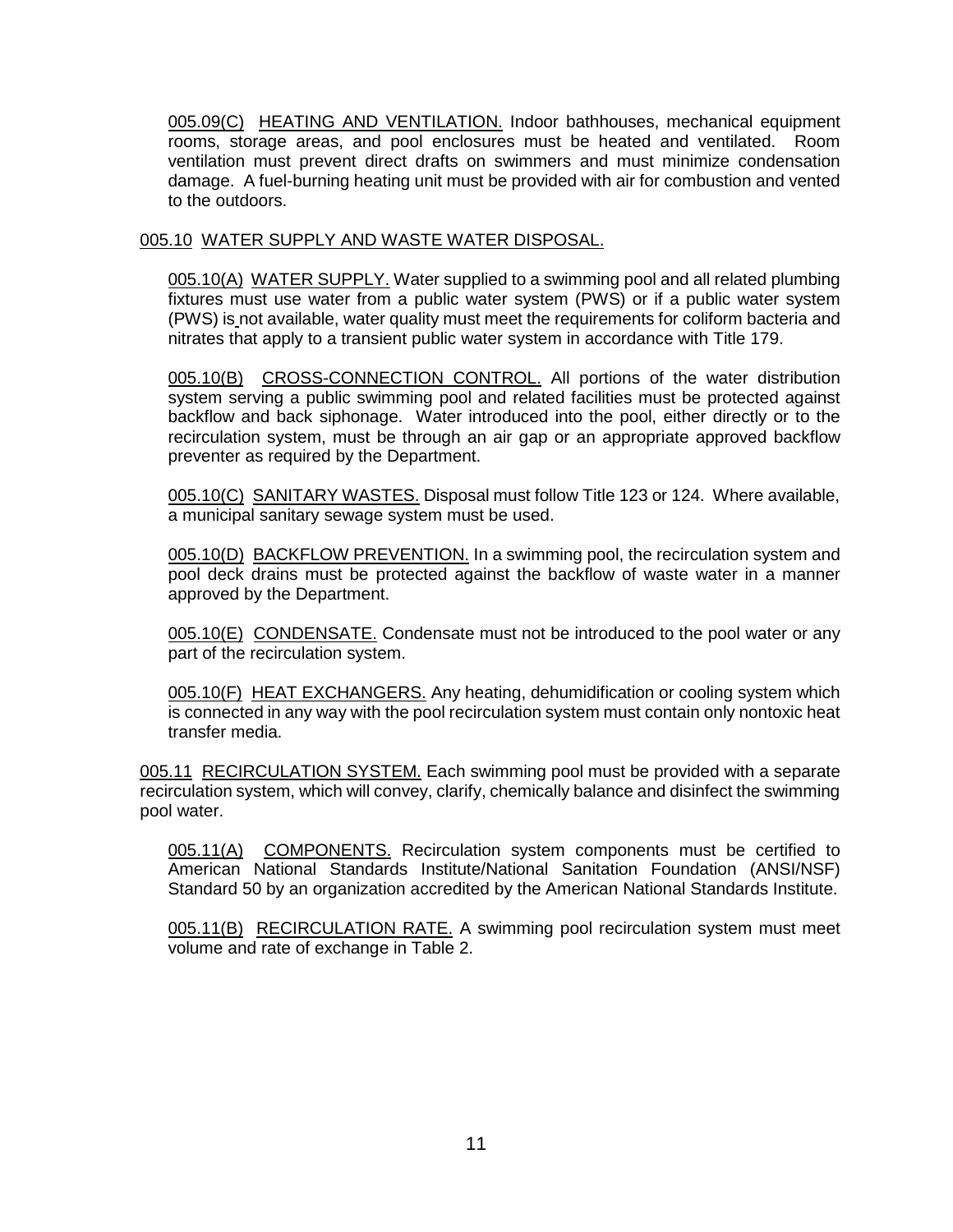## **Pool Turnover Rate Table 2**

| <b>Type or Depth of Pool</b>                                                      | <b>Required Turnover Rate</b>                |
|-----------------------------------------------------------------------------------|----------------------------------------------|
| Spray parks with no standing water                                                | 1 system volume of water every 30 minutes or |
|                                                                                   | less for a water treatment tank              |
| Pool areas less than or equal to 2 feet in water<br>depth                         | 1 pool volume of water every 1 hour or less  |
| Pool areas greater than 2 feet but less than or<br>equal to 3 feet in water depth | 1 pool volume of water every 2 hours or less |
| Pool areas greater than 3 feet but less than or<br>equal to 5 feet in water depth | 1 pool volume of water every 4 hours or less |
| Pool areas greater than 5 feet in water depth                                     | 1 pool volume of water every 6 hours or less |
| Plunge Pool for Flume Slide                                                       | 1 pool volume of water every 1 hour or less  |

005.11(C) MATERIALS. Recirculation system components in contact with the swimming pool water must be of non-toxic material, resistant to corrosion, suitable for potable water use, and able to withstand operating pressures.

005.11(D) PIPE SIZING. Recirculation piping must be designed so that the water velocity does not exceed 10 feet per second on the discharge side of the recirculation pump, and 6 feet per second in suction piping. Gravity piping must be sized in accordance with accepted engineering practice with consideration of available head.

005.11(E) DRAINAGE AND INSTALLATION. All equipment and piping must be designed and fabricated to drain completely by use of drain plugs, drain valves or other means. All piping must be supported to prevent sagging. All suction piping must be sloped in 1 direction.

005.11(F) PIPE VALVE AND IDENTIFICATION. All exposed piping must be clearly marked to indicate function and use.

005.11(G) OVERFLOW SYSTEMS. All pools must be designed to provide continuous skimming. Makeup water supply equipment must be provided to maintain continuous skimming.

005.11(G)(i) GUTTERS (PERIMETER OVERFLOW SYSTEMS). The gutter must extend around the full perimeter of the swimming pool except at stairways and ramps 6 feet or less in width entering the swimming pool. It must be level within a tolerance of plus or minus 1/8 inch. Piping connections must be provided to permit water to flow from overflows to the recirculation system.

 $005.11(G)(i)(1)$  SIZE AND SHAPE. The gutter system must be designed to allow continuous removal of water from the pool's upper surface at a rate of at least 125 percent of the recirculation rate. The gutter must be designed to serve as a handgrip and to prevent entrapment of arms or legs.

005.11(G)(i)(2) OUTLETS. Drop boxes, converters, return piping or flumes used to convey water from the gutter must be designed to handle at least 125 percent of the recirculation rate. Drainage must be sufficient to minimize flooding and prevent backflow of skimmed water into the pool.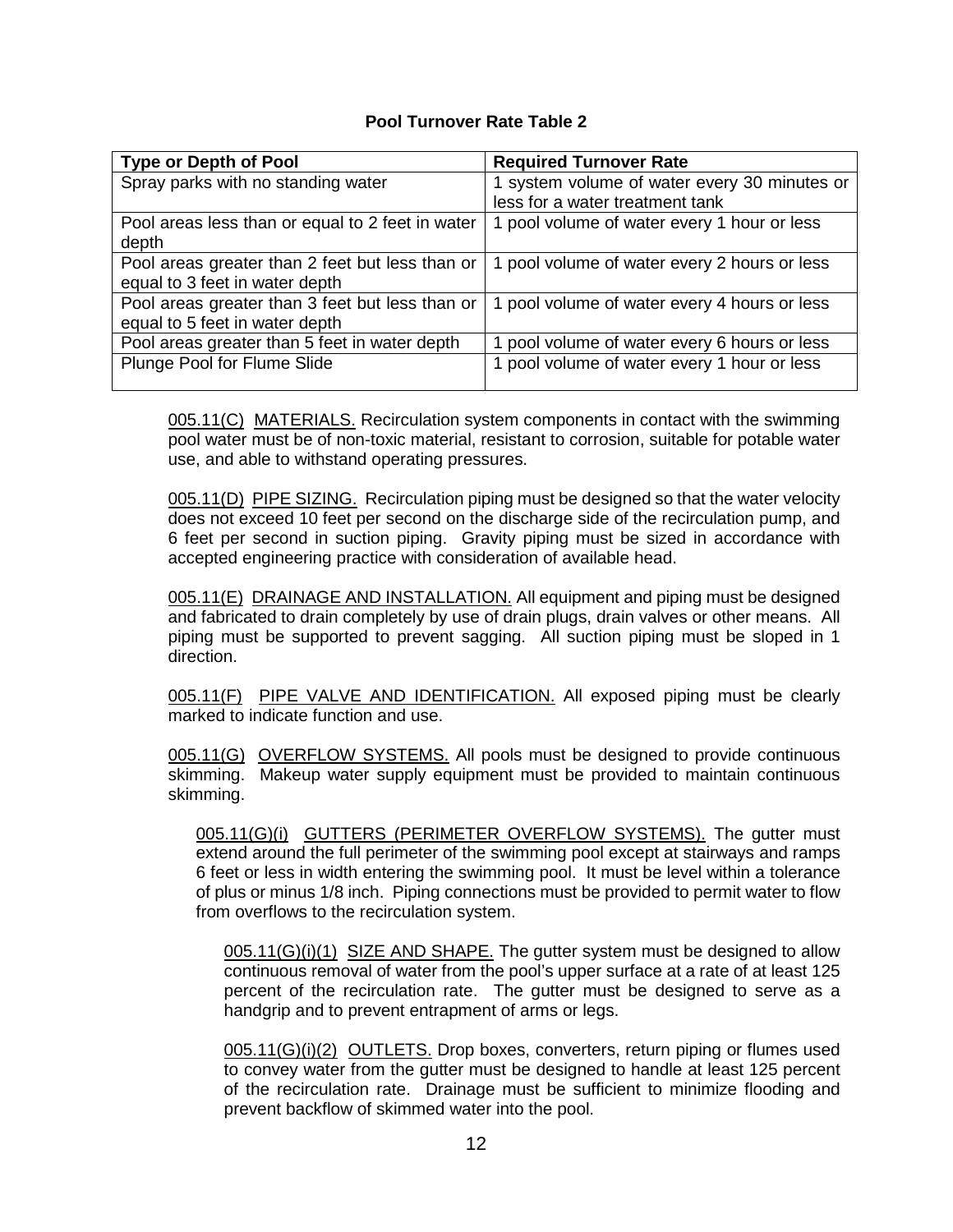005.11(G)(i)(3) SURGE CAPACITY. All overflow systems must be designed with an effective surge capacity of not less than 1 gallon for each square foot of pool surface area. Surge must be provided within a surge tank, in the gutter or filter above the normal flow line, or elsewhere in the system. Surge tanks, gutters, and filter tanks must have overflow pipes to convey excess water to waste. Surge tanks must be provided with means for complete draining. In-pool surge is allowed only with an engineered perimeter gutter system which includes an integral surge weir for each 500 square feet of water surface, and a tank to allow balancing of main drain and gutter flows.

005.11(G)(ii) SKIMMERS. The use of skimmers is limited to pools with widths of 30 feet or less.

005.11(G)(ii)(1) CONSTRUCTION. Skimmers must be installed in the pool walls, and be constructed of corrosion-resistant materials. Skimmers must bear the American National Standards Institute/National Sanitation Foundation (ANSI/NSF) 50 certification mark or be certified to ANSI/NSF Standard 50 by an organization accredited by the American National Standards Institute.

005.11(G)(ii)(2) NUMBER. At least 1 surface skimmer must be provided for each 500 square feet of surface or fraction thereof. At least 2 skimmers must be provided.

005.11(G)(ii)(3) LOCATION. Skimmers must be located as to provide effective skimming of the entire water surface with minimum interference and shortcircuiting.

005.11(G)(ii)(4) FLOW RATE. Skimmers must provide for a flow-through rate of 30 gallons per minute or 3.75 gallons per minute per lineal inch of weir, whichever is greater**.** Skimmer piping must be designed to handle a minimum of 100% of the pool turnover rate.

005.11(G)(ii)(5) CONTROL. Skimmers must have weirs that adjust automatically and operate freely and continuously with variations of at least 4 inches in water level. All skimmed water must pass through an easily removable and cleanable basket or screen before encountering control valves or entering the pump suction line. Each skimmer must be equipped with a device to control flow. If a skimmer is connected directly to the recirculation pump suction pipe, it must include a device to prevent an airlock in the suction line. If equalizer pipes are used, they must pass an adequate amount of water to meet pump suction requirements should the water in the pool drop below the weir level. The equalizer pipes must be located at least 1 foot below the lowest overflow level of the skimmer. A valve or equivalent device that will remain tightly closed under normal operating conditions, but automatically opens when the water level drops below the minimum operating level of the skimmer, must be provided on each equalizer pipe. Equalizer lines must have covers that comply with the American Society of Mechanical Engineers/American National Standards Institute (ASME/ANSI) A112.19.8-2007 or -2008 or other standard approved under the federal Virginia Graeme Baker (VGB) Act.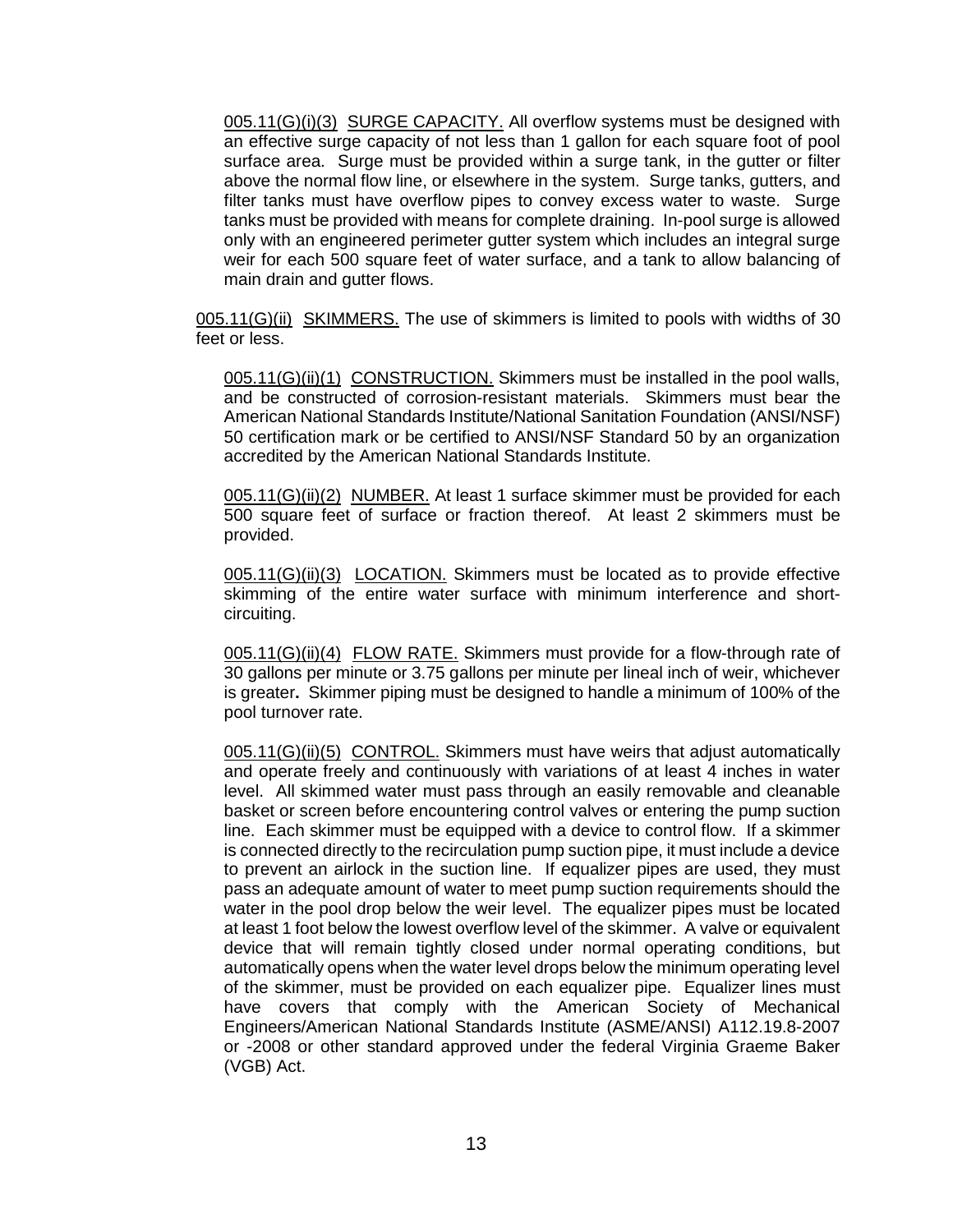005.11(G)(ii)(6) BALANCING. The recirculation system must be balanced to provide for optimum and uniform skimming.

005.11(H) MAIN DRAIN SYSTEM AND SUCTION OUTLETS. Main drains of the pool must be installed in the pool floor at the deepest point, and must comply with American Society of Mechanical Engineers/American National Standards Institute (ASME/ANSI) A112.19.8-2007 or -2008 or other standard approved under the federal Virginia Graeme Baker (VGB) Act.

005.11(H)(i) NUMBER. 2 or more main drains or suction outlets, or a single unblockable main drain or suction outlet must be installed. Dual main drains or suction outlets must be connected in parallel, and must not permit any drain to be individually valved off.

005.11(H)(ii) SPACING. Dual main drains or suction outlets must be at least 3 feet apart but not greater than 20 feet on centers, and main drains must be provided not more than 15 feet from each side wall.

005.11(H)(iii) FIELD FABRICATED MAIN DRAINS OR SUCTION OUTLETS. Must be certified by a design professional per American Society of Mechanical Engineers/American National Standards Institute (ASME/ANSI) A112.19.8-2007 or - 2008 or other standard approved under the federal Virginia Graeme Baker (VGB) Act. The open area of the grate must not exceed 1.5 feet per second. Openings in grates must not be over 1/2-inch wide. Gratings must not be removable without the use of tools.

005.11(H)(iv) PIPING. The main drains and associated piping must carry 100 percent of the recirculation rate, and must be equipped with a valve.

### 005.11(I) ANTI-ENTRAPMENT FOR EXISTING POOLS.

005.11(I)(i) All pools must be equipped with anti-entrapment devices or systems that comply with the American Society of Mechanical Engineers/American National Standards Institute (ASME/ANSI) A112.19.8-2007 or -2008 performance standard, or any other standard approved under the federal Virginia Graeme Baker (VGB) Act; and

005.11(I)(ii) All pools with a single main drain other than an unblockable drain must be equipped, at a minimum, with 1 or more of the following devices or systems designed to prevent entrapment by pool or spa drains that meets the safety requirements of any American Society of Mechanical Engineers/American National Standards Institute (ASME/ANSI) performance standard if there is such a standard for such device or system, or any applicable consumer product safety standard:

005.11(I)(ii)(1) SAFETY VACUUM RELEASE SYSTEM. A system which ceases operation of the pump, reverses the circulation flow, or otherwise provides a vacuum release at a suction outlet when a blockage is detected, that has been tested by an independent third party and found to conform to American Society of Mechanical Engineers/American National Standards Institute (ASME/ANSI) standard A112.19.17-2007 or American Society for Testing and Materials (ASTM) standard F2387;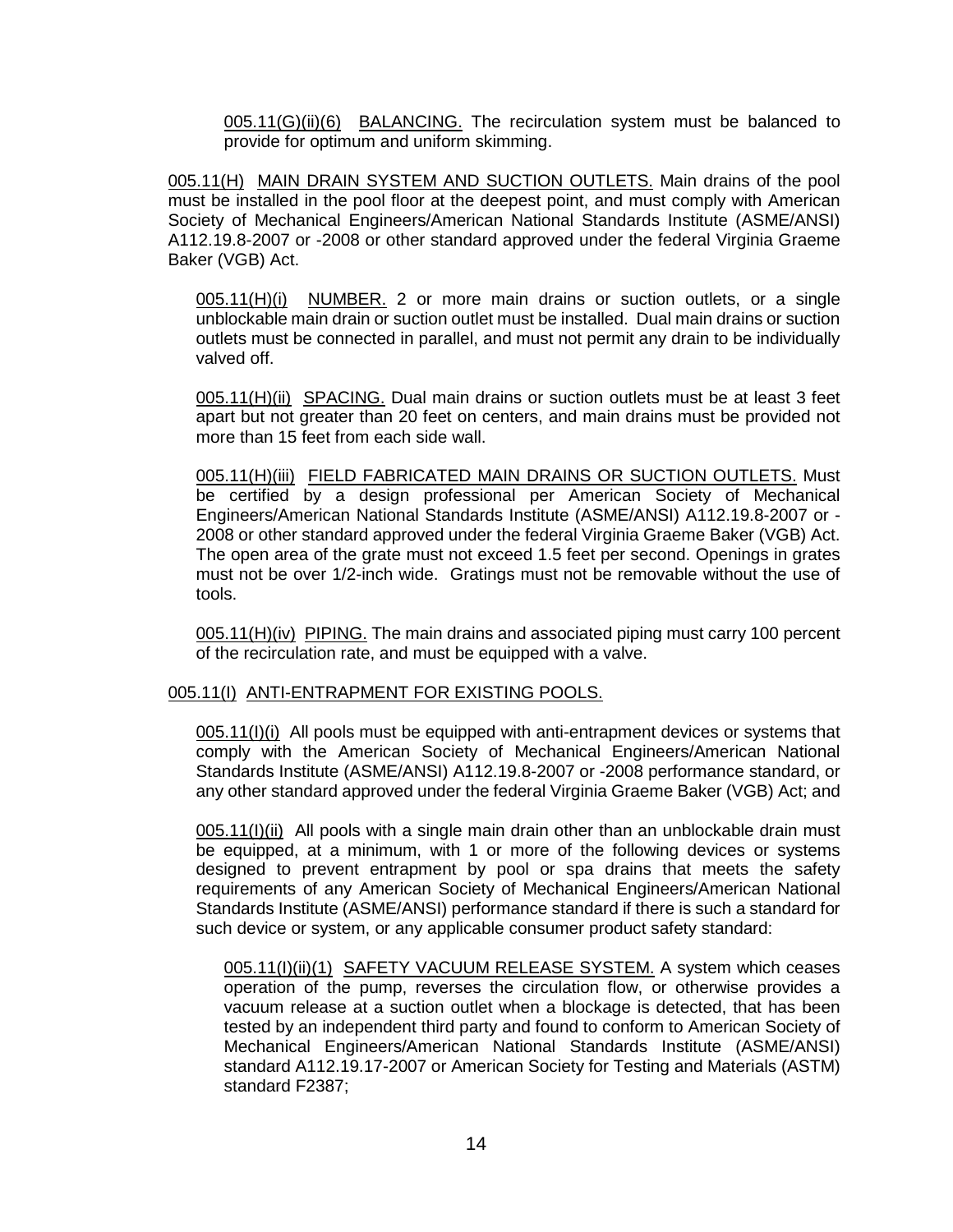005.11(I)(ii)(2) SUCTION-LIMITING VENT SYSTEM. A system with a tamperresistant atmospheric opening;

005.11(I)(ii)(3) GRAVITY DRAINAGE SYSTEM. A system that utilizes a collector tank;

005.11(I)(ii)(4) AUTOMATIC PUMP SHUT-OFF SYSTEM. An automatic pump shut-off system;

005.11(I)(ii)(5) DRAIN DISABLEMENT. A device that disables the drain may be allowed per a design professional's certification and Department review and approval; and

005.11(I)(ii)(6) OTHER SYSTEMS. Any other system determined by the Department to be at least as effective as the systems described in items  $005.11(1)(ii)(1)$  through  $005.11(1)(ii)(5)$  above at preventing or eliminating the risk of injury or death associated with pool drainage systems.

#### 005.11(J) PUMPS AND STRAINERS.

005.11(J)(i) STRAINERS. A cleanable strainer must be provided on all pressure filter systems before entering the pump. The strainer must have a quick-opening cover. At least 1 spare strainer basket must be provided. In systems where the filter is located on the suction side of the pump, strainers are not required.

005.11(J)(ii) PUMPING EQUIPMENT. A pump and motor must be provided for the recirculation of the swimming pool water. The pump must provide the recirculation flow rate, and the filter backwash rate unless a separate backwash pump is provided against the total dynamic head generated in the recirculation system. The pump must be self-priming or must be installed so that there is a net positive suction head on the pump inlet whenever the pump is operating. The Department may allow multiple pumps. A gauge which indicates pressure or vacuum, as appropriate, must be installed on the pump suction header, and a pressure gauge must be installed on the discharge side of the pump.

005.11(J)(iii) ACCESSIBILITY. Pumps and motors must be readily accessible for inspection and service.

### 005.11(K) FLOW MEASUREMENT AND CONTROL.

005.11(K)(i) FLOW MEASUREMENT. A flow meter or which gives a continuous indication of the flow rate in gallons per minute in the recirculation system must be provided. Flow meters must have a measurement capacity of at least 1.5 times the design recirculation flow rate, and must be accurate within 10% of the actual flow rate. The indicator must have a range of readings appropriate for the anticipated flow rates, and be installed where it is readily accessible for reading and maintenance, and with straight pipe upstream and downstream of any fitting or restriction in accordance with the manufacturer's recommendation.

005.11(K)(ii) FLOW REGULATION. A valve must be provided in the recirculation pump discharge piping.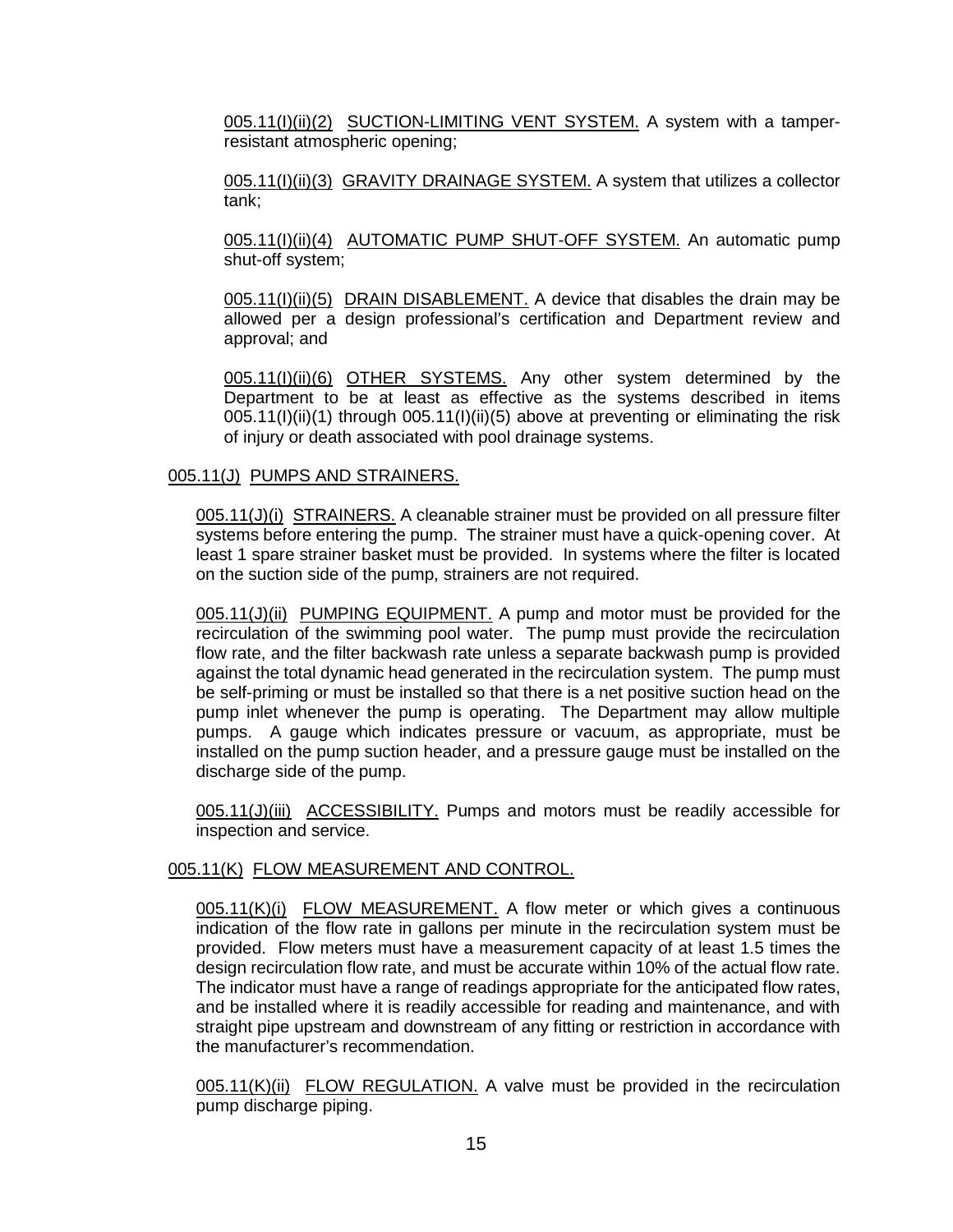### 005.11(L) INLETS.

005.11(L)(i) INLETS. The recirculation system must have inlets and must be based on a minimum of 1 return inlet per 300 square feet of pool surface area or fraction thereof. Wall inlets must be spaced not over 20 feet apart, with 1 inlet within 5 feet of each corner of the pool and 1 in each recessed step area.

005.11(L)(ii) LOCATION. Wall inlets must be located at least 12 inches below the design water surface, or not less than 6 inches if designed to provide downward flow. Bottom inlets must be uniformly spaced, with a separating distance of no greater than 20 feet.

005.11(L)(iii) TYPE. Inlet fittings must be of the adjustable rate-of-flow type. Directional flow inlets must be used with skimmer-type pools. Floor inlets must not project from the pool floor. Wall inlets must not extend from the wall more than 2 inches.

005.12 FILTRATION. At least one filter must be provided that bears the American National Standard Institute/National Sanitation Foundation (ANSI/NSF) Standard 50 certification mark or be certified to ANSI/NSF Standard 50 by an organization accredited by the American National Standards Institute. They must be installed with adequate clearance and facilities for ready and safe inspection, maintenance, disassembly and repair.

### 005.12(A) SAND FILTERS.

005.12(A)(i) FILTER RATE. The design filtration rate of rapid sand filters must not exceed 3 gallons per minute per square foot of filter area. High-rate sand filters must not exceed a filtration rate of 15 gallons per minute per square foot. Higher rates may be used if the filter has been successfully tested against American National Standard Institute/National Sanitation Foundation (ANSI/NSF) Standard 50 at the higher rate. The sand filter system must be equipped to backwash each filter at a rate of 15 gallons per minute per square foot of filter bed area, or as recommended by the manufacturer. A flow meter or other device which gives a continuous indication of the flow rate in gallons per minute to indicate the backwash rate for rapid sand filters must be provided. The backwash water must be discharged to waste through a suitable air gap.

005.12(A)(ii) FILTER MEDIA. Sand or other media must be carefully graded and meet the manufacturer's recommendation for pool use.

005.12(A)(iii) ACCESSORIES. Accessories must include both an influent pressure gauge and an effluent pressure gauge or a differential pressure gauge, a backwash sight glass, and an air relief valve. When required the filter system must have valving and piping to allow isolation, drainage, and backwashing of individual filters.

### 005.12(B) DIATOMACEOUS EARTH (DE) TYPE FILTERS.

005.12(B)(i) FILTER RATE. The design filtration rate for pressure or vacuum filters must be not greater than 2 gallons per minute per square foot of effective filter area, except that a maximum filtration rate of 2.5 gallons per minute per square foot may be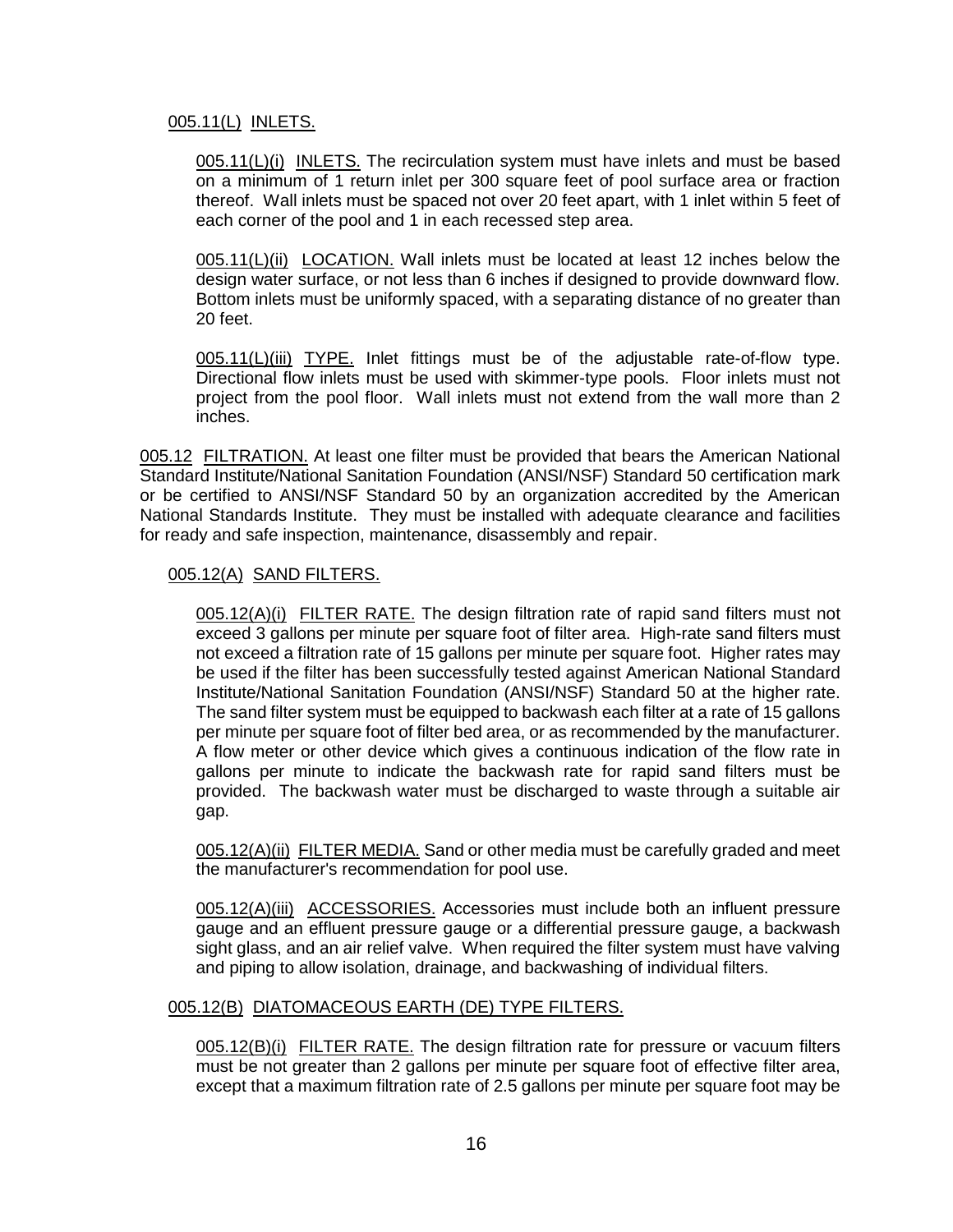allowed for vacuum diatomaceous earth (DE) filters only where continuous "body feed" is provided.

005.12(B)(ii) PRECOATING. The filter piping must be designed to refilter or waste the effluent until a uniform body coat is applied.

005.12(B)(iii) REGENRATIVE-TYPE FILTERS. Regenerative-type filters must meet the same standards as other pressure filters. Bumping or agitating by air or manual means must be provided for, and provision for inspection of elements must be provided.

005.12(B)(iv) ACCESSORIES. Accessories for vacuum filters must include a vacuum gauge and a vacuum limit switch interconnected with the pump. Pressure filters require a backwash sight glass, effluent pressure gauge, influent pressure gauge and air relief valve. Valving and piping must be provided to allow isolation, drainage, and backwashing of individual filters, if needed for proper operation.

#### 005.12(C) CARTRIDGE-TYPE FILTERS.

005.12(C)(i) FILTER RATE. The design filtration rate for surface-type cartridge filters must not exceed 0.375 gallons per minute per square foot.

005.12(C)(ii) CLEANING AND DISINFECTION. Equipment and facilities must be provided for cleaning and disinfection of filter elements.

005.12(C)(iii) ACCESSORIES. Accessories must include both an influent and an effluent pressure gauge or a differential pressure gauge and an air relief valve.

005.12(C)(iv) SPARE CARTRIDGE. An extra set of cartridges, with at least 100% filter area, must be provided.

#### 005.13 DISINFECTION AND CHEMICAL APPLICATION.

005.13(A) CHEMICAL FEED EQUIPMENT. Feeders must withstand wear, corrosion or attack by chemicals. The design must minimize potential for blockage.

005.13(A)(i) INTENDED USE. The chemical feeder must only use chemicals recommended by the manufacturer.

005.13(A)(ii) SAFEGUARDS. The feeders must incorporate antisiphon safeguards so that the chemical cannot continue to feed if any type of failure of the pool equipment occurs. Chemical feed systems must be designed to prevent chemical feed when water is not flowing from the recirculation system to the pool.

#### 005.13(A)(iii) CYANURIC ACID AND INDOOR POOLS.

005.13(A)(iii)(1) Cyanuric acid will not be allowed in new indoor pools.

005.13(A)(iii)(2) When replaced, a chemical feed system must not use cyanuric acid.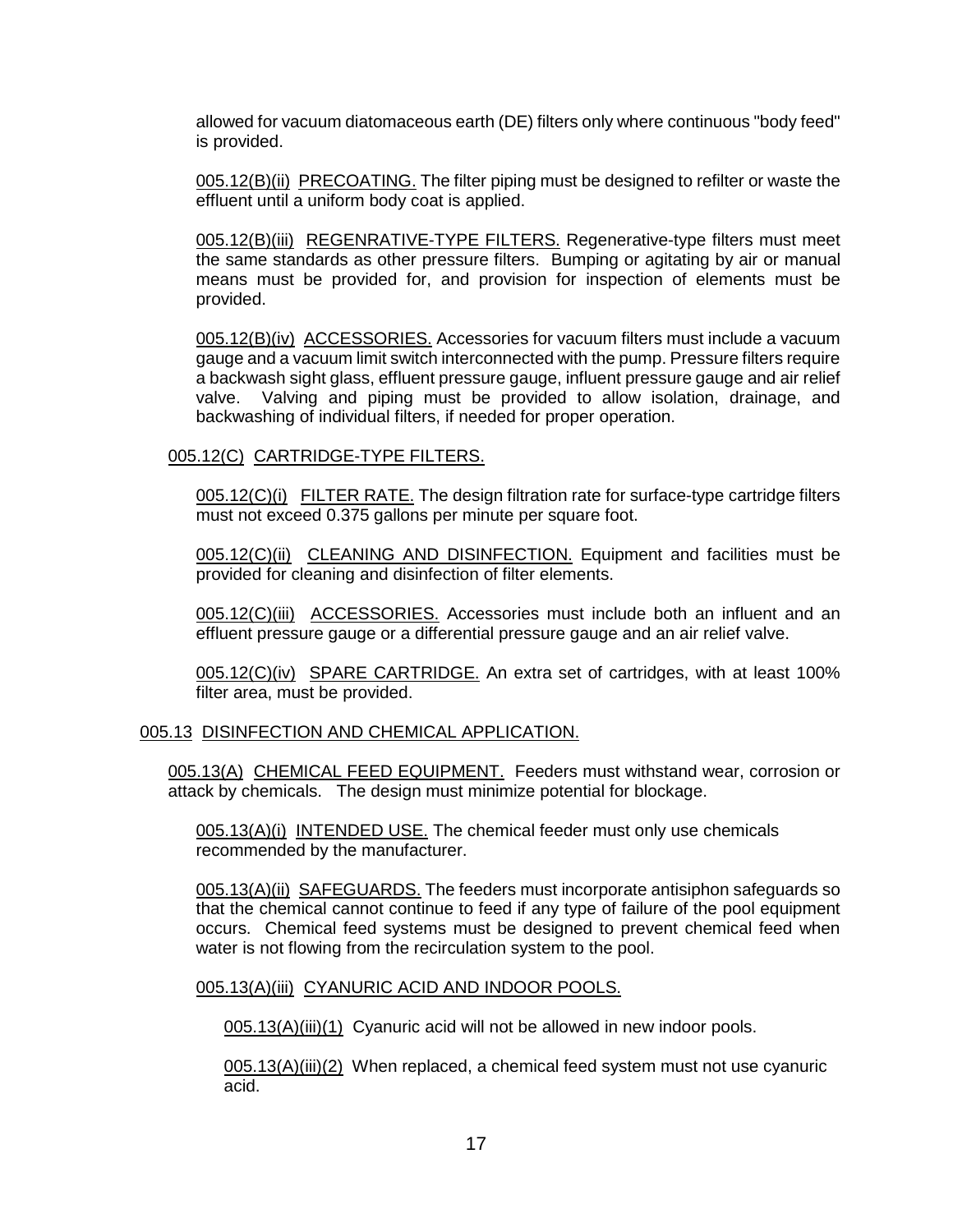005.13(B) DISINFECTION. Swimming pools must be designed to provide for continuous disinfection of the pool water with a chemical which is an effective disinfectant, and which imparts an easily measured, active residual.

005.13(B)(i) DISINFECTANT FEEDERS. An automatic feeder which is easily adjustable must be provided for the continuous application of disinfectant.

005.13(B)(ii) CAPACITY. Feeders must be capable of supplying disinfectant at a rate of 0.1 pound per day chlorine (or equivalent) per gallon per minute recirculation flow. This equates to a minimum of 8 parts per million in the recirculation flow.

005.13(B)(iii) HYPOCHLORINATORS. Where hypochlorinators are used, feed must be capable of being continuous under all conditions of pressure in the recirculation system.

005.13(B)(iv) OTHER DISINFECTANTS. Feed equipment must bear the American National Standard Institute/National Sanitation Foundation (ANSI/NSF) -50 certification mark or be certified to ANSI/NSF Standard 50 by an organization accredited by the American National Standards Institute and must be installed in accordance with the manufacturer's instructions.

 $0.05.13(B)(v)$  TEST EQUIPMENT. The owner of each swimming pool must have at least the following testing equipment at the pool:

005.13(B)(v)(1) FERROUS AMMONIUM SULFATE-DIETHYL-P-PHENYLENE DIAMINE (FAS-DPD) TEST KIT. If other halogens are used, an appropriate scale must be provided. Electronic residual monitoring devices may be used in addition to the test kit.

 $\underline{005.13(B)(v)(2)}$  pH TEST KIT. A pH test kit with a range from 7.0 to 8.0, accurate to the nearest 0.2 pH unit.

 $005.13(B)(v)(3)$  ALKALINITY TEST KIT. The alkalinity test range must be at least 60 to 400 parts per million (mg/L) as CaCO3.

005.13(B)(v)(4) CYANURIC ACID TEST KIT. Where cyanurates are used, a test kit to measure the cyanuric acid concentration must be provided. It must permit readings to at least 100 parts per million (mg/L) with maximum increments of 25 parts per million (mg/L).

#### 005.14 BATHHOUSE.

005.14(A) GENERAL. All Class A pools must have a bathhouse with dressing, shower, and sanitary facilities. All class B, C, D, E, and F swimming pools are required to have minimum sanitary facilities consisting of toilets and sinks. Omission of part or all of the pool-side shower and toilet facilities may be approved by the Department when adequate facilities are conveniently available as determined by the Department.

#### 005.14(B) DESIGN CRITERIA.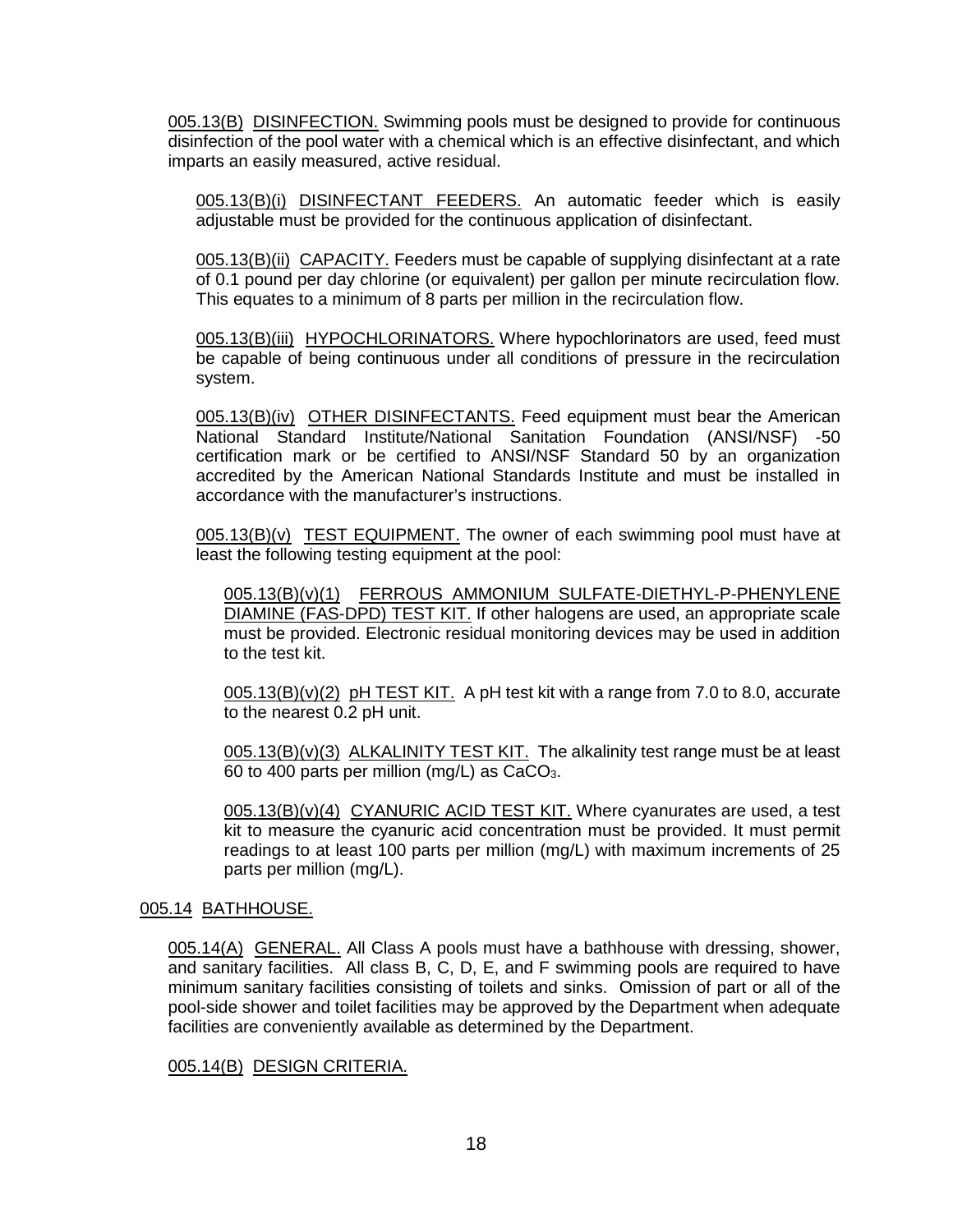005.14(B)(i) BATHHOUSE ROUTING. The location of the bathhouse must be adjacent to the pool.

005.14(B)(ii) BATHHOUSE DESIGN. Floors of the bathhouse must be of smoothfinish material with slip-resistant surface, impervious to moisture, easily cleanable and sloped at least 1/4 inch per foot to drains. Carpeting is not permitted in shower and toilet areas.

005.14(B)(iii) FIXTURE REQUIREMENTS. Unless approved pursuant to 178 NAC 2- 005.14(A), bathhouse facilities must be provided based on maximum patron load designed for the swimming pool per Table 3. Fixtures provided in family changing rooms or other unisex restroom facilities which are available to swimming pool patrons may be included in the required male or female fixture count, but not both.

|                             | <b>Fixtures Required</b><br><b>Male</b> |                 |                | <b>Fixtures Required</b><br><b>Female</b> |                |                |                |
|-----------------------------|-----------------------------------------|-----------------|----------------|-------------------------------------------|----------------|----------------|----------------|
| <b>Total Patron</b><br>Load | <b>Toilets</b>                          | <b>Urinals</b>  | <b>Sinks</b>   | <b>Showers</b>                            | <b>Toilets</b> | <b>Sinks</b>   | <b>Showers</b> |
| $0 - 50$                    | 1                                       | 1               | 1              | 1                                         | $\overline{2}$ | 1              | 1              |
| 51-100                      | 1                                       | 1               | 1              | 1                                         | $\overline{2}$ | 1              | 1              |
| 101-150                     | 1                                       | $\overline{2}$  | 1              | $\overline{2}$                            | 3              | 1              | $\overline{2}$ |
| 151-200                     | $\mathbf{1}$                            | $\overline{2}$  | 1              | $\overline{2}$                            | 3              | 1              | $\overline{2}$ |
| 201-250                     | $\overline{2}$                          | $\overline{2}$  | 1              | 3                                         | $\overline{4}$ | $\overline{2}$ | 3              |
| 251-300                     | $\overline{2}$                          | 3               | $\overline{2}$ | $\overline{4}$                            | 5              | $\overline{2}$ | $\overline{4}$ |
| 301-400                     | $\overline{2}$                          | 3               | $\overline{2}$ | 5                                         | 5              | $\overline{2}$ | 5              |
| 401-500                     | 3                                       | 3               | $\overline{2}$ | $6\phantom{1}6$                           | 6              | $\overline{2}$ | 6              |
| 501-1000                    | 3                                       | $\overline{4}$  | $\overline{2}$ | $\overline{7}$                            | $\overline{7}$ | $\overline{2}$ | $\overline{7}$ |
| 1001-1500                   | $\overline{4}$                          | 5               | $\overline{2}$ | 10                                        | 9              | $\overline{2}$ | 10             |
| 1501-2000                   | 5                                       | $6\phantom{1}6$ | $\overline{2}$ | 15                                        | 11             | $\overline{2}$ | 15             |
| 2001 or more                | 6                                       | $\overline{7}$  | 3              | 20                                        | 13             | 3              | 20             |

## Fixture Requirement Table 3

005.14(B)(iv) HOSE BIBS. Hose bibs with a back-siphonage device must be provided to enable the entire bathhouse area to be flushed.

005.15 MISCELLANEOUS.

005.15(A) POOL CLEANING SYSTEM. A system must be provided to remove dirt and other foreign material from the pool. Built-in vacuum lines must not be used.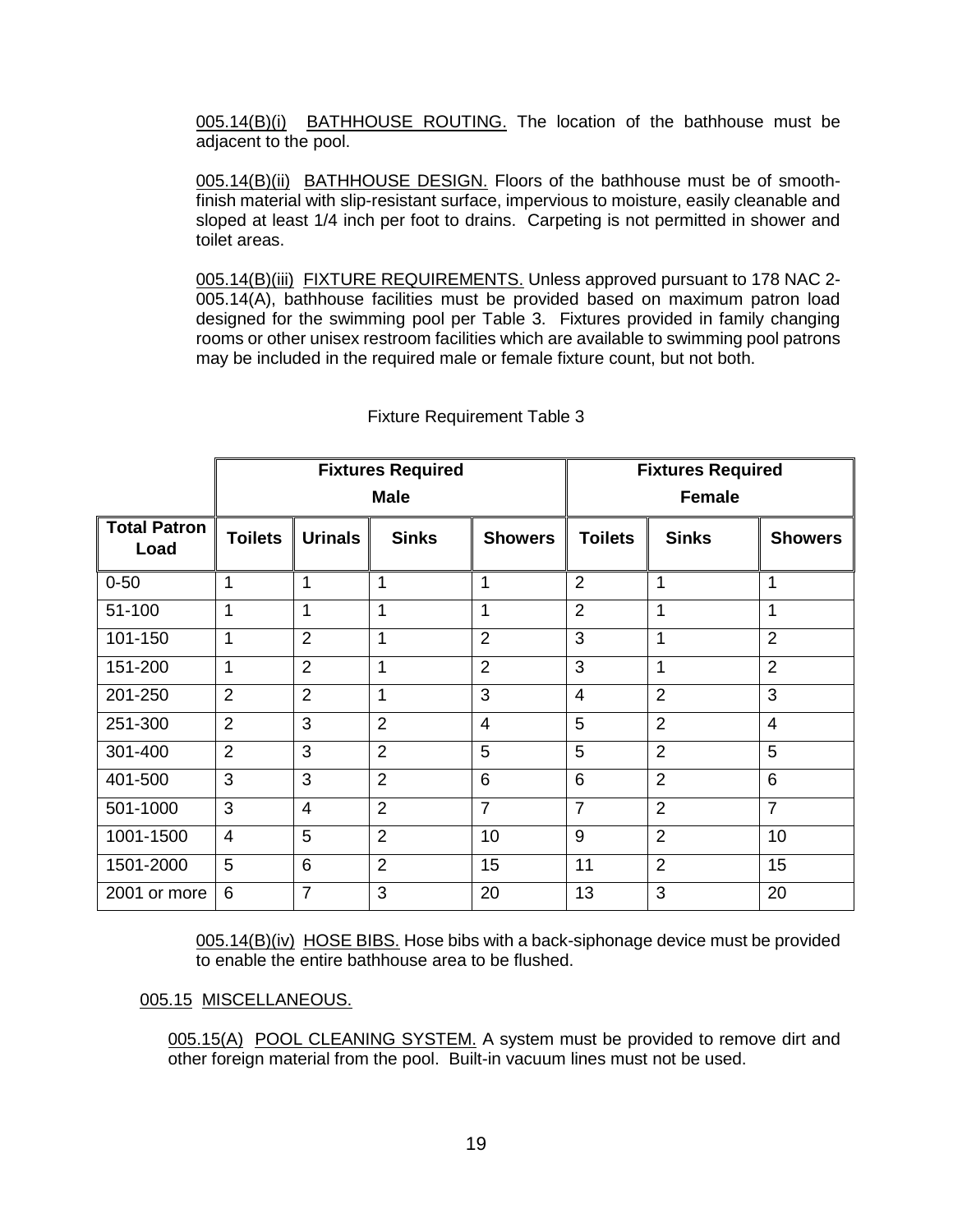005.15(B) STARTING BLOCKS. Starting blocks, when provided, must be located where the water depth is at least 5 feet and must be removable.

005.15(C) SAND AREA RINSE SHOWERS. Sand areas are not allowed inside the pool enclosure unless separated by an effective barrier to control access to the swimming pool deck. Persons entering the swimming pool from the sand area must pass a water spray or shower. Drainage must not be directed to the pool.

005.15(D) BOILERS. Where boilers are provided, the design professional must ensure that they meet the Boilers Inspection Act, Neb. Rev. Stat. §§ 48-719 through 48-743.

005.16 SPRAY PARKS. Except as modified by 178 NAC 2-005.16, compliance is required with all other applicable portions of 178 NAC 2-005. A spray park includes no standing water and uses potable water that is recirculated and treated or from the deep area of a swimming pool. A play area with sprays or other features that uses only potable water that is not circulated is not included in this definition.

## 005.16(A) GENERAL.

005.16(A)(i) SURFACE MATERIAL. The surface of a spray park must be impervious and durable. Padding specifically designed for water features must be water resistant or must permit full drainage without retaining water in its structure. Walking surfaces must be slip-resistant.

005.16(A)(ii) SURFACE SLOPES. The splash zone must be properly sloped so that only water from the sprays flows back to the drains. Areas adjacent to the splash zone must be sloped away from the collection drains. Plants or vegetation within the immediate area of the splash zone are prohibited.

005.16(A)(iii) SPRAY PARK DRAINS. Must not be directly connected to a pump. At least 2 drains must be provided. The openings in the drain covers must be no wider than  $\frac{1}{2}$  inch. Drain covers must be securely fastened to the drain structure so that they cannot be removed without tools. Drains and the associated piping must be designed for 125% of the flow into the spray park (play feature and recirculation, as applicable).

## 005.16(A)(iv) PLAY FEATURES.

005.16(A)(iv)(1) SURFACE SPRAYS. Must be flush with the spray park surface. Spray openings must be ½ inch or less.

005.16(A)(iv)(2) ABOVE GROUND FEATURES. Must not present a tripping hazard. Features must not have sharp edges or points, or rough surfaces and must be of corrosion-resistant materials or coating.

005.16(A)(iv)(3) ATMOMIZED MISTS. All sprays that produce finely atomized mists must be connected to a separate potable water source.

005.16(B) WATER TREATMENT TANK. The recirculation system must be independent from any adjacent swimming pool. The recirculation system components and design must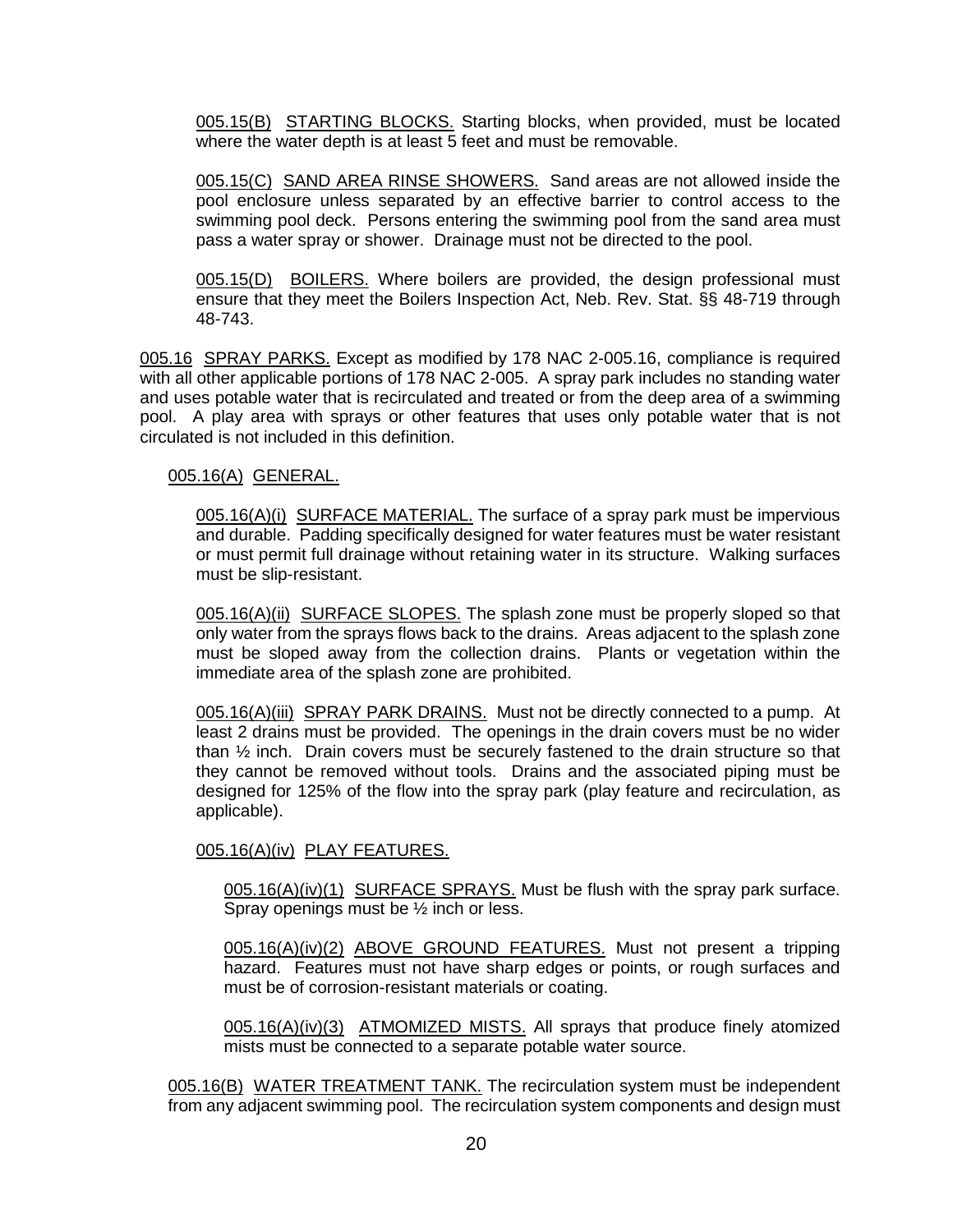comply with all other applicable parts of 178 NAC 2-005 except as modified by 178 NAC 2-005.16.

005.16(B)(i) WATER VOLUME. Must be 5 minutes of the flow in gallons per minute of the spray features and the recirculation system combined or 4,000 gallons, whichever is the larger volume.

005.16(B)(ii) RATE. A 30 minute turnover must be provided.

005.16(B)(iii) TANK VOLUME. Must have a volume of at least 125% of the volume specified in 178 NAC 2-005.16(B)(i). The tank must be accessible for cleaning and inspection.

005.16(B)(iii)(1) DRAIN. Must be provided with a drain to waste and not directly connected to a sanitary system.

005.16(B)(iii)(2) AUTOMATIC LEVEL CONTROL. The water level must be automatically maintained at the overflow level.

005.16(B)(iv) SEPARATE SYSTEMS. The recirculation treatment system and the play feature pump(s) and piping must be separate. The play feature pump system must not operate if the recirculation system pump is not operating.

005.16(B)(v) PLAY FEATURE PIPING. The play feature pump suction and return line to the water storage tank must be designed to prevent short-circuiting. The suction intake for the recirculation pump must be located in the lowest portion of the water treatment tank. Play features and piping must automatically drain into the water treatment tank when the play features are not operating. An easily readable flow meter that complies with the requirements of 178 NAC 2-005.11 $(K)(i)$  must be installed in the play feature circulation system.

005.16(B)(vi) TREATED WATER DISTRIBUTION. The water storage tank must be designed to maintain water quality as outlined in 178 NAC 2-006.

005.16(B)(vii) SAMPLE TAP. A sample tap must be available in the equipment area for the play feature piping.

005.17 FOUNTAINS, SPRAYS, OR SIMILAR FEATURES. Are permitted only in water depths not exceeding 2 feet. These features must be of a nonclimbable design, unless specifically manufactured as a climbing structure. Water supplied to these fountains must come from the recirculation system after filtration. Water supplied to these fountains may also come from the deepest portion of the main swimming pool excluding the surge tank, main drain, gutters, skimmers, and depths of less than 2 feet. Dedicated wading or zero depth pools not exceeding 2 feet in depth must use filtered water.

005.18 BRIDGES AND OVERHEAD OBSTRUCTIONS. The minimum height of the bridge or obstruction must be at least 8 feet from the bottom of the pool and at least 4 feet above the surface of the pool. Minimum 42-inch high handrails must be provided along each side of the bridge. The walking surfaces must be constructed of concrete or other nonabsorbent material having a smooth slip-resistant finish.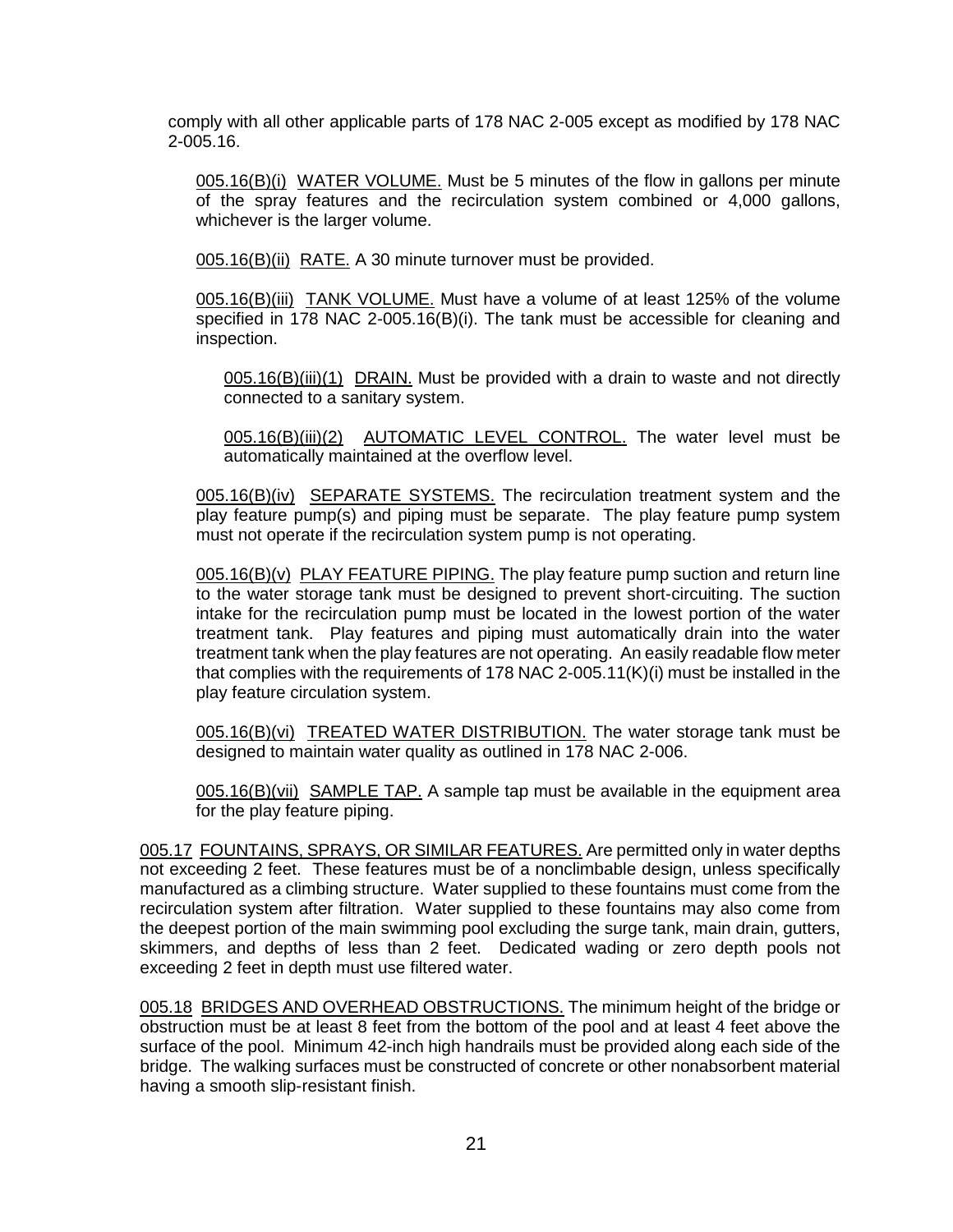005.19 SPAS. A spa is not intended to be drained, cleaned, and refilled after each individual use. It may include, but not be limited to, hydrojet circulation, hot water, cold water, mineral baths, air induction systems, or any combination thereof. A pool used under direct supervision of licensed healthcare professionals is excluded.

005.19(A) GENERAL. Requirements for conventional swimming pools may be modified for spas at the discretion of the Department. Except as modified by 178 NAC 2-005.19, compliance is required with all other applicable sections of 178 NAC 2-005.

005.19(B) PHYSICAL SEPARATION. A spa must be physically separated from any other swimming pool.

005.19(C) PATRON LOAD. The patron load must not exceed 1 person per 3 lineal feet of seat or bench measured at the front edge.

005.19(D) MAXIMUM DEPTHS. The maximum water depth must be 4 feet measured from the water line. The maximum depth of any seat or sitting bench must be 2 feet measured from the water line.

005.19(E) STAIRS, LADDERS, AND RECESSED TREADS. Must be provided when spa depths are greater than 2 feet. A spa must be equipped with at least 1 means of egress with handrails for each 50 feet of perimeter or portion thereof.

005.19(F) DECK WIDTHS. A 5 foot minimum width, continuous, unobstructed deck, which may include the coping, must be provided on 50% or more of the spa. When the spa is adjacent to another pool, the spa must be located at the shallow end, with a minimum distance of 5 feet between the 2 bodies of water.

005.19(G) WATER TEMPERATURE CONTROLS. Must be provided to prevent water temperatures in excess of 104 degrees Fahrenheit (40°C) and must be accessible only to a Nebraska swimming pool operator.

005.19(H) SPA DRAINAGE. The spa must be equipped to completely drain. Water suction outlets must conform to 178 NAC 2-005.11(H) or 178 NAC 2-005.11(I).

005.19(I) SURFACE SKIMMERS. 1 surface skimmer must be provided for each 100 square feet or major fraction thereof of surface area.

005.19(J) RECIRCULATION SYSTEM INLETS. A minimum of 2 inlets must be provided.

005.19(K) AIR INDUCTION SYSTEMS. An air induction system, must prevent water back-up that could cause electrical shock hazards. Air intake sources must not permit the introduction of toxic fumes or other contaminants.

005.19(L) DISINFECTANT FEEDERS. Gas chlorinators must not be used.

005.19(M) RECIRCULATION RATE. The recirculation rate must provide 30 gallons per minute per skimmer, or provide a  $30$ -minute turnover, whichever provides a greater flow rate.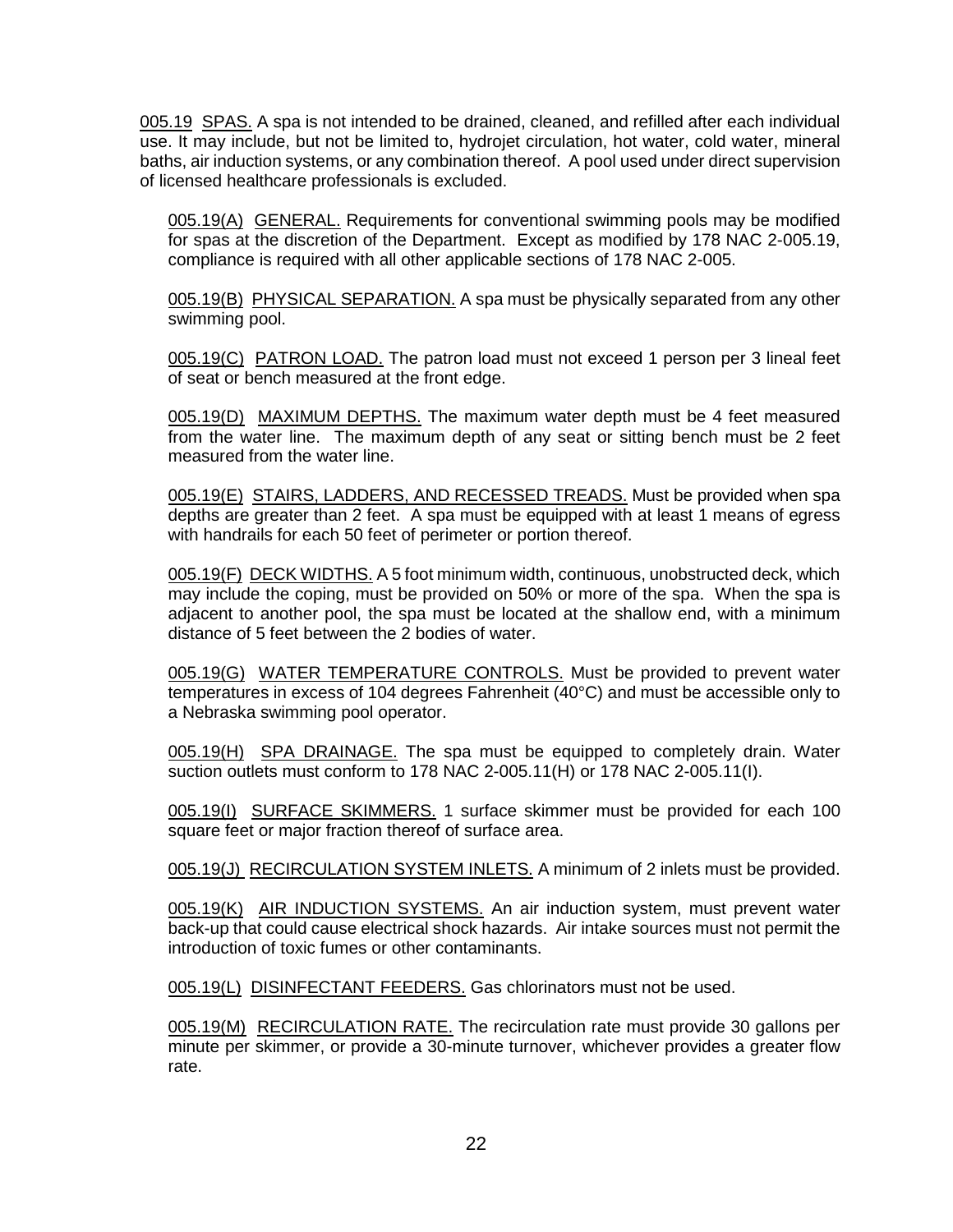005.19(N) AGITATION SYSTEMS. The agitation system must be connected to a timer located out of reach of persons in the spa. The timer must not exceed 15 minutes.

005.19(O) EMERGENCY SHUTOFF. Must be located within sight of the spa, at least 5 feet horizontally from the inside walls of the spa, and must be clearly labeled.This control must disable all spa circulation, agitation, air induction systems, as well as other associated mechanical, chemical feed and electrical devices.

005.19(P) ROOFS OR CANOPIES OVER SPA. Must be constructed so that moisture or condensation from the roof or canopy will not drain into the spa. Where a roof or canopy covers the spa, the height from the rim of the spa to the lowest point of the canopy must be at least 7-1/2 feet.

005.19(Q) HEATING. All room heating units must be isolated or protected from contact with spa users to prevent injury. The spa room-heating unit must be capable of maintaining a temperature of 75°F to 82°F.

005.19(R) THERMOMETER. An in-line thermometer on the spa water return line is required.

#### 005.20 WADING POOLS.

005.20(A) GENERAL. Except as modified by 178 NAC 2-005.20, compliance is required with all other applicable parts of 178 NAC 2-005.

#### 005.20(B) RECIRCULATION.

005.20(B)(i) RATE. The recirculation rate must provide a turnover of 1 hour or less.

005.20(B)(ii) SEPARATE SYSTEM. A wading pool must have a separate recirculation system from other swimming pools.

005.20(B)(iii) SURFACE SKIMMING. Intermittent fixed weir overflow structures, including gutters, scuppers, and drains at zero depth may be used. The overflow system must have a hydraulic capacity of at least 125 percent of the recirculation flow rate.

005.20(B)(iv) SKIMMER EQUALIZER LINE. May be connected to the main drain.

005.20(B)(v) INLETS. Inlets must be located to distribute treated water to all parts of the wading pool and to move debris to the overflow and drain systems.

### 005.20(C) SAFETY.

005.20(C)(i) BARRIER AND LOCATION. When a wading pool is in the same enclosure as a supervised swimming pool, it must be near the shallow end of the pool, and there must be a barrier at least 3 feet high between the wading pool and the swimming pool with a self-closing, self-latching gate.

005.20(C)(ii) BARRIER. Stand-alone wading pools or wading pools associated with unsupervised swimming pools must have a barrier, as required by 178 NAC 2-005.08.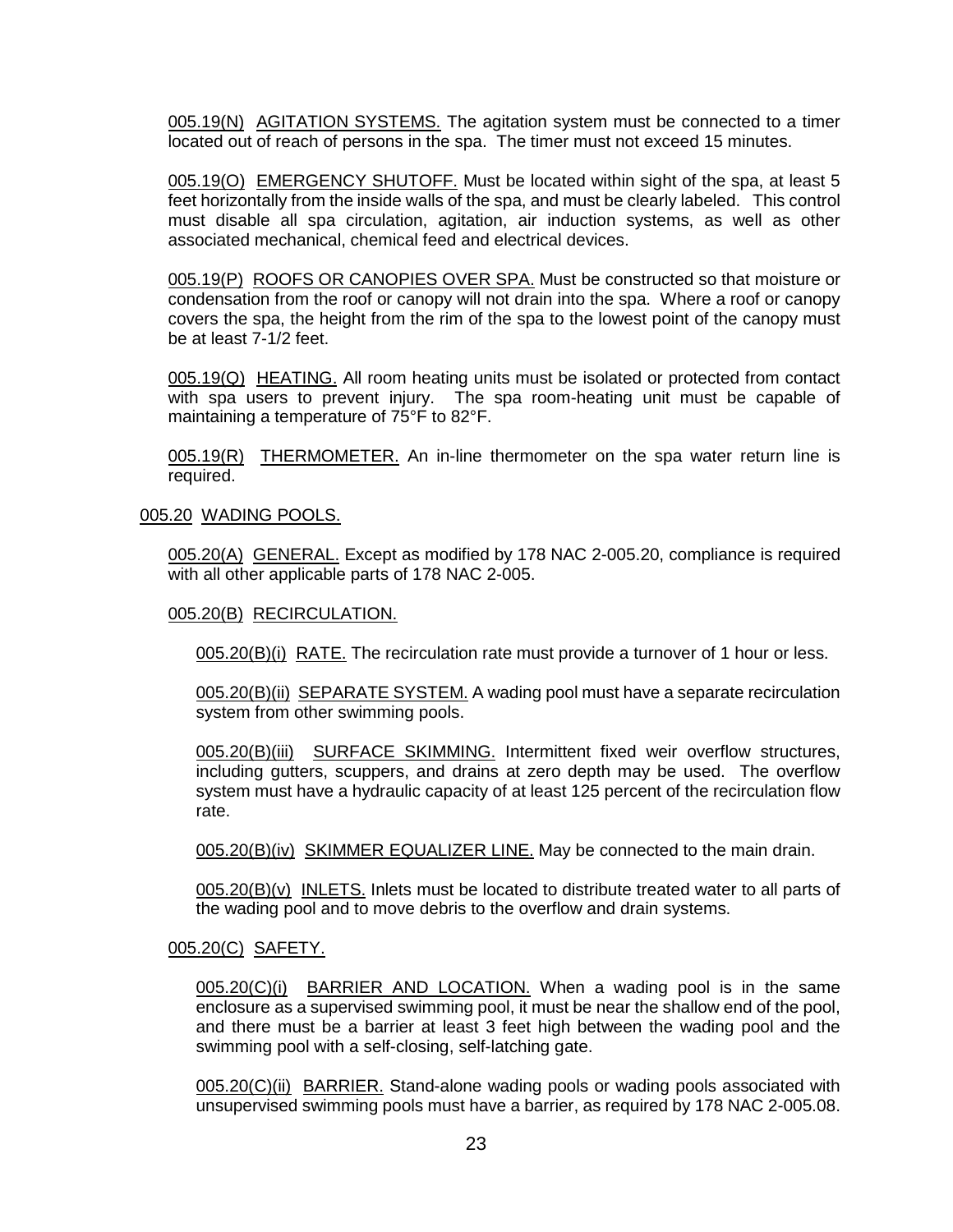005.20(C)(iii) DEPTH MARKING. Signs must be provided at the pool indicating the maximum depth in addition to other required depth markings.

005.20(C)(iv) STEPS OR LADDERS. Steps or ladders are not required at wading pools.

005.21 WAVE POOLS. Pools with wave generating equipment and a design which provides for control of the waves within the side walls and dissipation of the waves at a zero depth shallow end.

005.21(A) GENERAL. Requirements for conventional swimming pools may be modified for wave pools at the discretion of the Department. Except as modified by 178 NAC 2- 005.21, compliance is required with all other applicable sections of 178 NAC 2-005.

005.21(B) GUTTERS. Overflow gutters must be provided, but may be omitted along the side of the pool with the wave generating equipment if effective skimming devices are provided instead. Continuous skimming must be provided during the quiescent period over the entire length of the gutter. The zero depth end must have a continuous trench with a grate.

#### 005.21(C) DECKS AND LADDERS.

005.21(C)(i) BARRIERS. A safety railing or other effective barrier at least 42 inches in height must be provided to prevent swimmers from entering the pool at any location other than the zero water depth end. It must have at least 1 intermediate-height rail or rope.

005.21(C)(ii) RUNOUT. Runout areas sloping down toward the zero depth trench must not exceed 4 feet.

005.21(C)(iii) ACCESS. Deck areas accessible to swimmers may be omitted along the side of the pool with the wave generating equipment.

005.21(C)(iv) LADDERS. Ladders must be of a recessed design.

005.21(D) WAVES.

005.21(D)(i) MAGNITUDE. The wave generating equipment must not be capable of producing waves of a magnitude which could cause swimmers to have contact with the pool bottom in the deep end.

005.21(D)(ii) EMERGENCY SHUTOFF. An emergency shutoff for the wave generating equipment must be provided at every lifeguard chair at a minimum. At least 4 emergency shutoffs must be provided.

#### 005.21(E) OPENINGS.

005.21(E)(i) INLET. The zero depth area must have bottom inlets.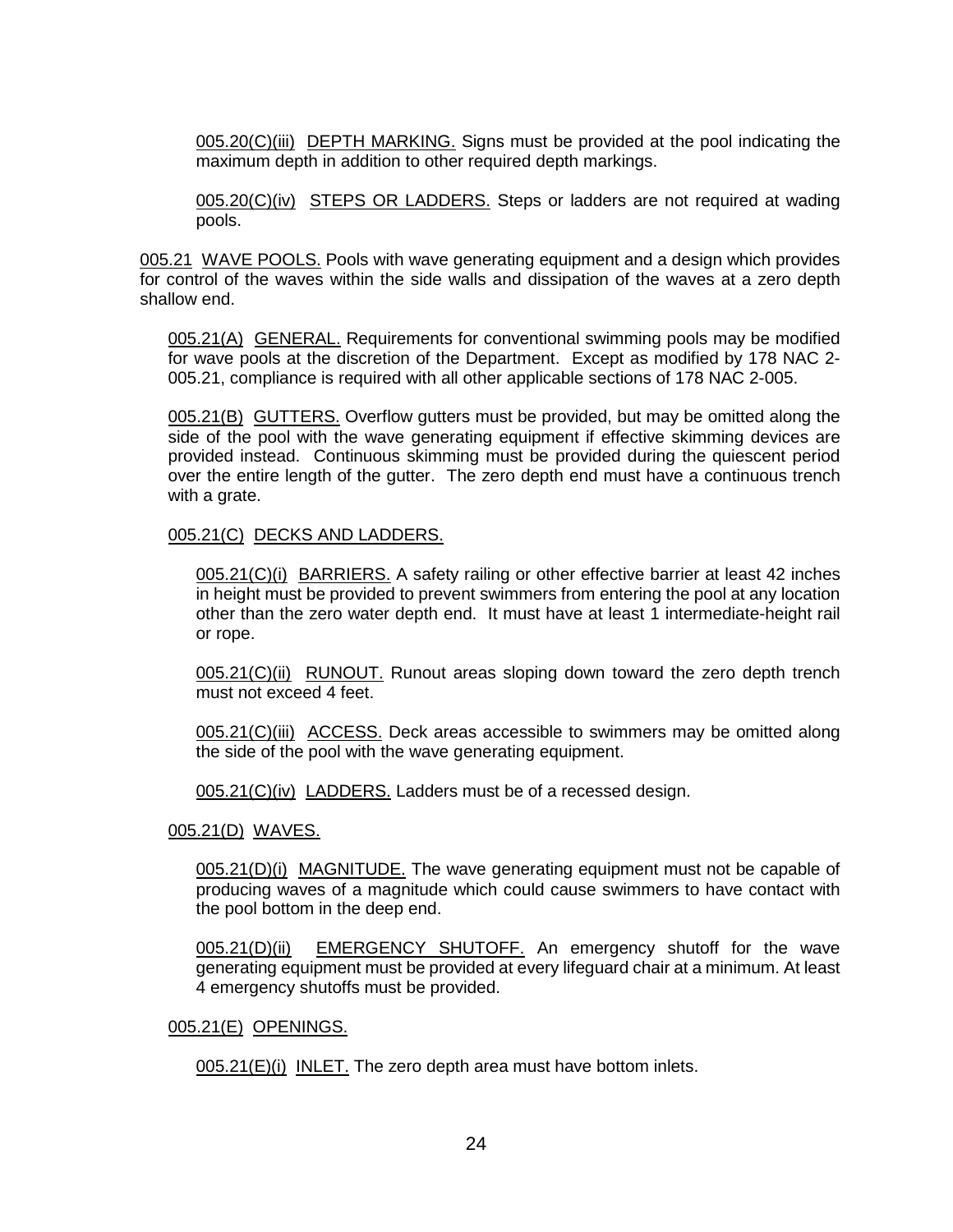005.21(E)(ii) OPENINGS TO WAVE GENERATING EQUIPMENT. Openings to wave generating equipment must be designed to prevent entrapment of swimmers.

### 005.22 ZERO DEPTH POOLS.

005.22(A) GENERAL. Except as modified by 178 NAC 2-005.22, zero depth pool facilities must comply with all other applicable provisions of 178 NAC 2-005.

005.22(B) ZERO DEPTH END. A gutter or trench with a grate cover is required along all zero depth areas. It must be at an elevation that allows effective skimming at the trench at all times.

005.22(C) RUNOUT. Runout areas sloping toward the zero depth trench must not exceed 6 feet.

005.22(D) BOTTOM INLETS. A system of bottom inlets must be provided in the shallow end, designed to provide the minimum of a 2-hour turnover for that area.

005.23 POOL SLIDES. All slides used at pools must be specifically designed and intended for use with a pool. An emergency shutdown control must be provided for all water slides. This control must stop all water flow on the slide and must be mounted in the pool area, no more than 50 feet from the slide for lifeguards or for slide users. Water slides require special consultation with the Department for consideration of design variations and areas where potential problems may exist. Requirements for swimming pools may be modified for water slides at the discretion of the Department. Except as modified by 178 NAC 2-005.23, compliance is required with all other applicable sections of 178 NAC 2-005.

005.23(A) ENTRY. Slide entry areas must be designed so the rider is able to properly enter and position himself or herself before sliding down the chute. This area must be a small platform or a less-sloped portion of chute, with well-placed assist bars.

005.23(B) HANDRAILS. Slides must have handrails on both sides of the ladder or steps. Platforms and landings must have guardrails not less than 42 inches high, with an effective barrier such that a 4-inch diameter sphere cannot pass through. Handrail height must not be less than 34 inches and not more than 38 inches high, with balusters or ornamental patterns such that a 4-inch diameter sphere cannot pass through.

005.23(C) PUMP INTAKE. Water from the surge tank and water leaving the pool for recirculation (for example, main drain, gutter, skimmers, and main drain line) must not be used for pump intakes.

005.23(D) CHILDREN'S ACITIVITY SLIDES. Children's activity slides are small slides with a low exit velocity designed by the manufacturer for use by small children at pools. They must be designated by the manufacturer for use in 24 inches or less of water.

005.23(E) DROP SLIDES. A drop slide discharges to a pool with a drop of more than 2 inches to the water surface.

 $0.05.23(E)(i)$  LANDING AREA. There must be a drop slide landing area extending 5 feet on either side of the center line of the slide and from the back wall to 20 feet in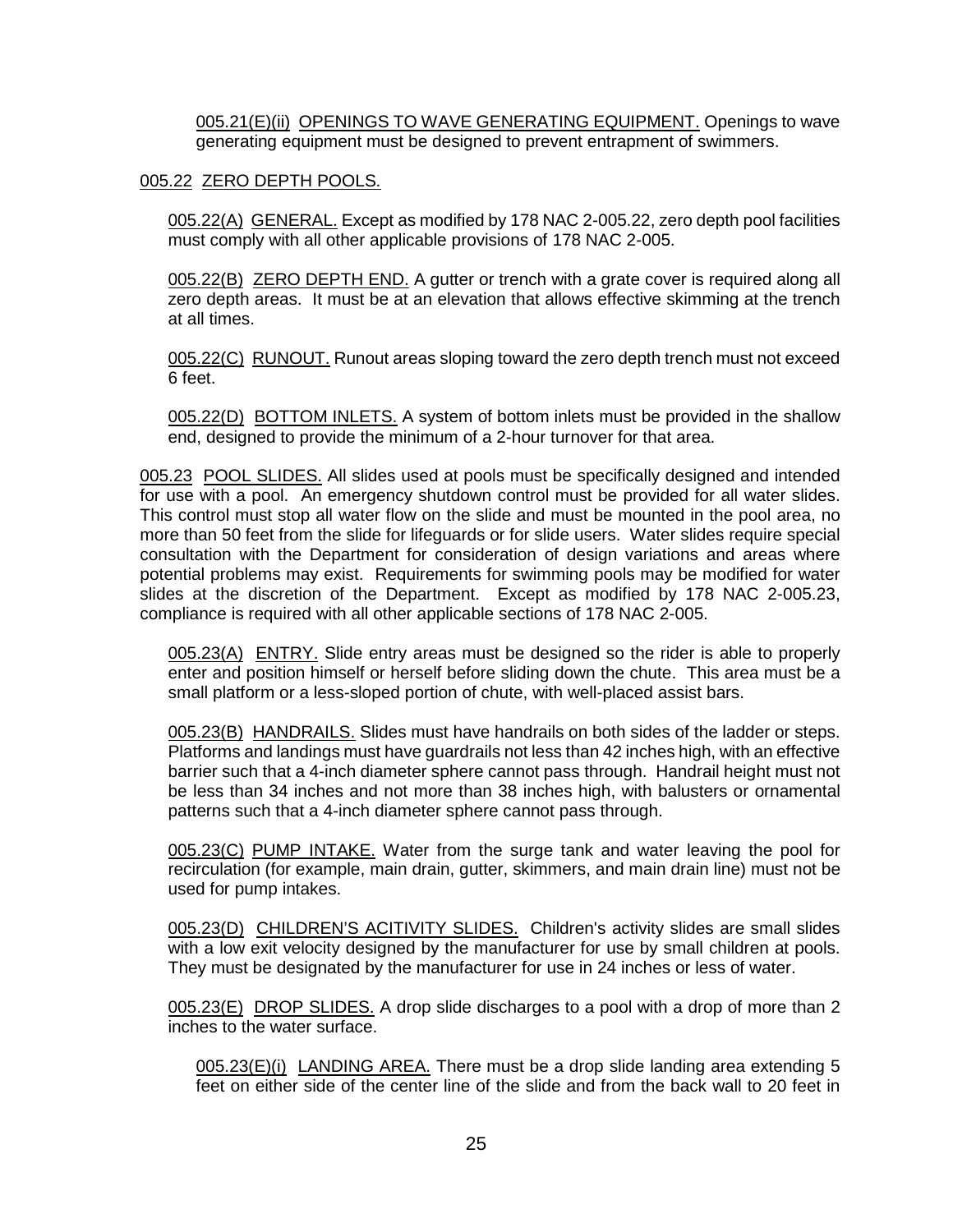front of the slide terminus. This area must not infringe on the required landing areas for other pool equipment.

005.23(E)(ii) LANDING AREA DESIGNATION. The landing area must be clearly designated by float ropes. A slide mounted in a separate diving area may be allowed to use the diving area separation as long as access to the diving well is restricted to patrons using the slide and diving equipment.

005.23(E)(iii) SLIDE TERMINUS. The terminus of the chute must extend beyond the pool wall, and must not interfere with the safety area of other pool equipment.

005.23(E)(iv) EXIT ANGLE. The maximum angle of the slide runway at the exit must be between 0 degrees and 11 degrees, measured downward from horizontal.

005.23(E)(v) WATER DEPTH. The area from the slide terminus outward 6 feet in front of the slide terminus must have a depth as established from the table below. The slide must be constructed so the rider enters the water in this 6-foot area. If the depth is 5 feet or less, the bottom in this area must have a maximum slope of 1 inch in 12 inches (1:12), and the slide must be located at least 5 feet from any change to steeper slope of the pool bottom.

to 6 Feet in Front of the Terminus Above the Water (see above)

Water Depth from the Slide Terminus Corresponding Maximum Exit Height

4 feet minimum 2 to 12 inches

>4 to 8 feet minimum greater than 12 to 42 inches (Subject to interpolation)

005.23(E)(vi) MAXIMUM DROP. The maximum drop height at the terminus of the slide must not exceed 42 inches.

005.23(F) FLUME SLIDES. A flume slide consists of 1 or more flumes entering a plunge pool or dedicated plunge area of a multiple use pool at or near the water level.

#### 005.23(F)(i) FLUMES.

005.23(F)(i)(1) POSITION. A flume must be perpendicular to the plunge pool wall for a distance of at least 10 feet from the exit end of the flume.

005.23(F)(i)(2) CLEARANCE. The distance between the side of a flume terminus and a plunge pool side wall must be at least 4 feet. The distance between sides of adjacent flume terminuses must be at least 6 feet. The distance between a flume exit end and the opposite side of the plunge pool, excluding steps, must be at least 20 feet.

005.23(F)(i)(3) ELEVATION. A flume must terminate at a depth between 6 inches below the plunge pool operating water surface level and 2 inches above the water surface level. The flume must not exceed a 1-in-ten slope for a distance of at least 10 feet from its exit end.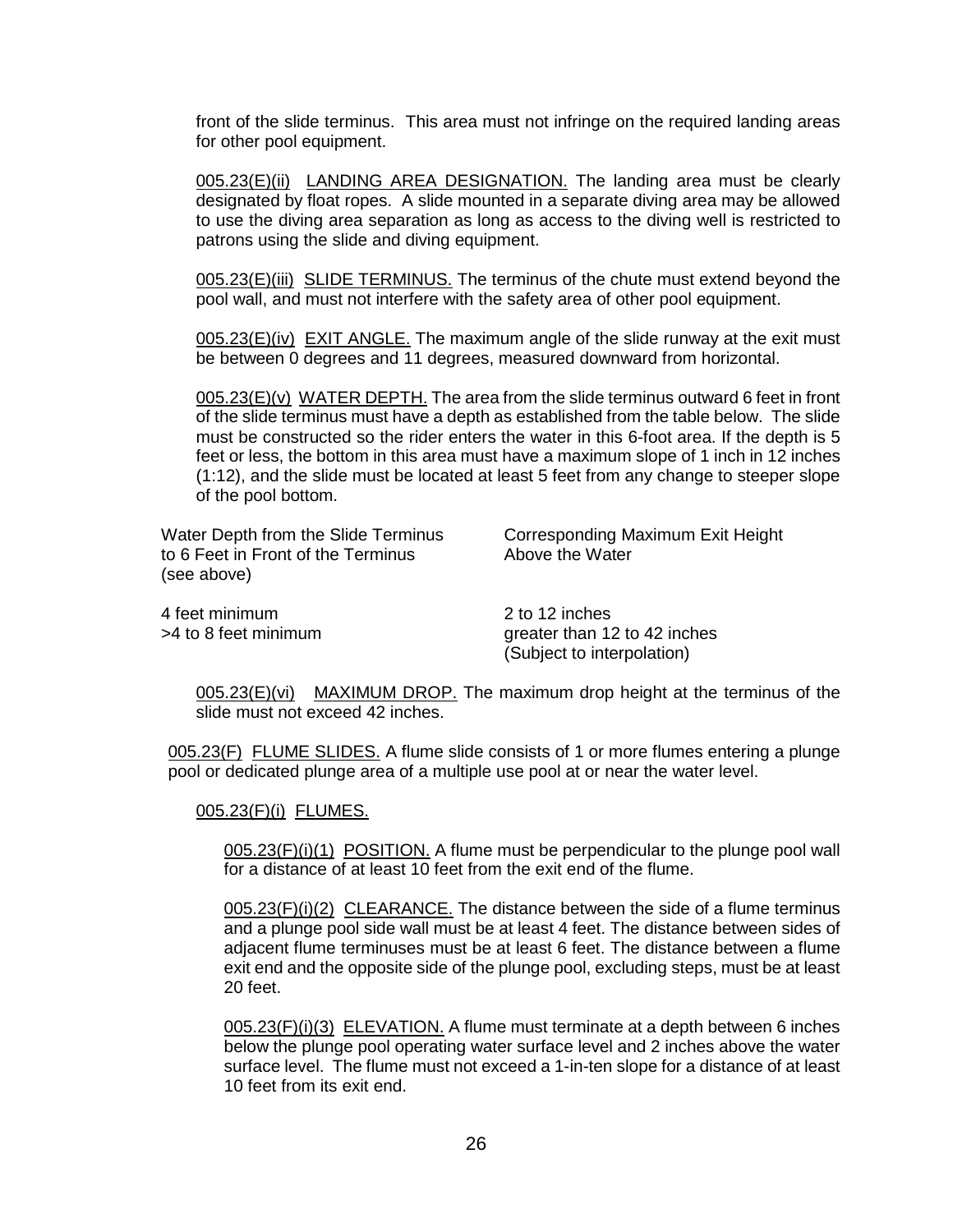005.23(F)(i)(4) DESIGN. The design of the flume must minimize abrupt contact with the slide and prevent people from being airborne.

### 005.23(F)(ii) PLUNGE POOLS.

005.23(F)(ii)(1) DEPTHS. The plunge pool operating water depth at the end of a flume must be 3 to 4 feet. A depth of at least 3 feet must be maintained in front of the flume for a distance of at least 10 feet, from which the pool floor may have a constant slope upward.

005.23(F)(ii)(2) PLUNGE AREA. The plunge area in multi-use pools must be designated by float ropes, and each area must have ladders, steps, or stairs for egress.

### 005.23(F)(iii) FLUME PUMPS.

005.23(F)(iii)(1) CHECK VALVES. Each flume pump discharge pipe must have a check valve.

005.23(F)(iii)(2) WALKWAYS. A 4-foot minimum width, surfaced walkway or steps must be provided between the plunge pool deck and the steps leading to the top of the flume(s).

005.23(F)(iii)(3) PUMP RESERVOIR. If a separate pump reservoir is provided, it must have a main drain and surface skimmer, both connected to the recirculation system.

005.24 LAZY RIVER RIDES. Except as modified by 178 NAC 2-005.24, compliance is required with all other applicable parts of 178 NAC 2.

005.24(A) CONSTRUCTION MATERIAL. Lazy River Rides must be constructed of concrete or other impervious materials with a nontoxic, smooth and slip-resistant finish. These rides must be of such shape and design as to be operated in a safe and sanitary manner.

005.24(B) WATER DEPTH. The maximum water depth of the Lazy River Ride must not exceed 4 feet.

005.24(C) DECKS. Decking must be provided at the entrance and exit points as necessary to provide safe patron access but must not be smaller than 10 feet in width and length. Additional decking along the ride course is not required except that decking is required at lifeguard locations and emergency exit points.

005.24(D) EMERGENCY EXIT LOCATIONS. Access and exit must be provided at the start and end of the ride only, except that emergency exit locations may be located along the ride course as necessary to provide for the safety of the patrons.

005.24(E) PATRON LOADING. 25 square feet of Lazy River water surface area must be provided for each patron.

### 006. OPERATION AND MANAGEMENT OF PUBLIC SWIMMING POOLS.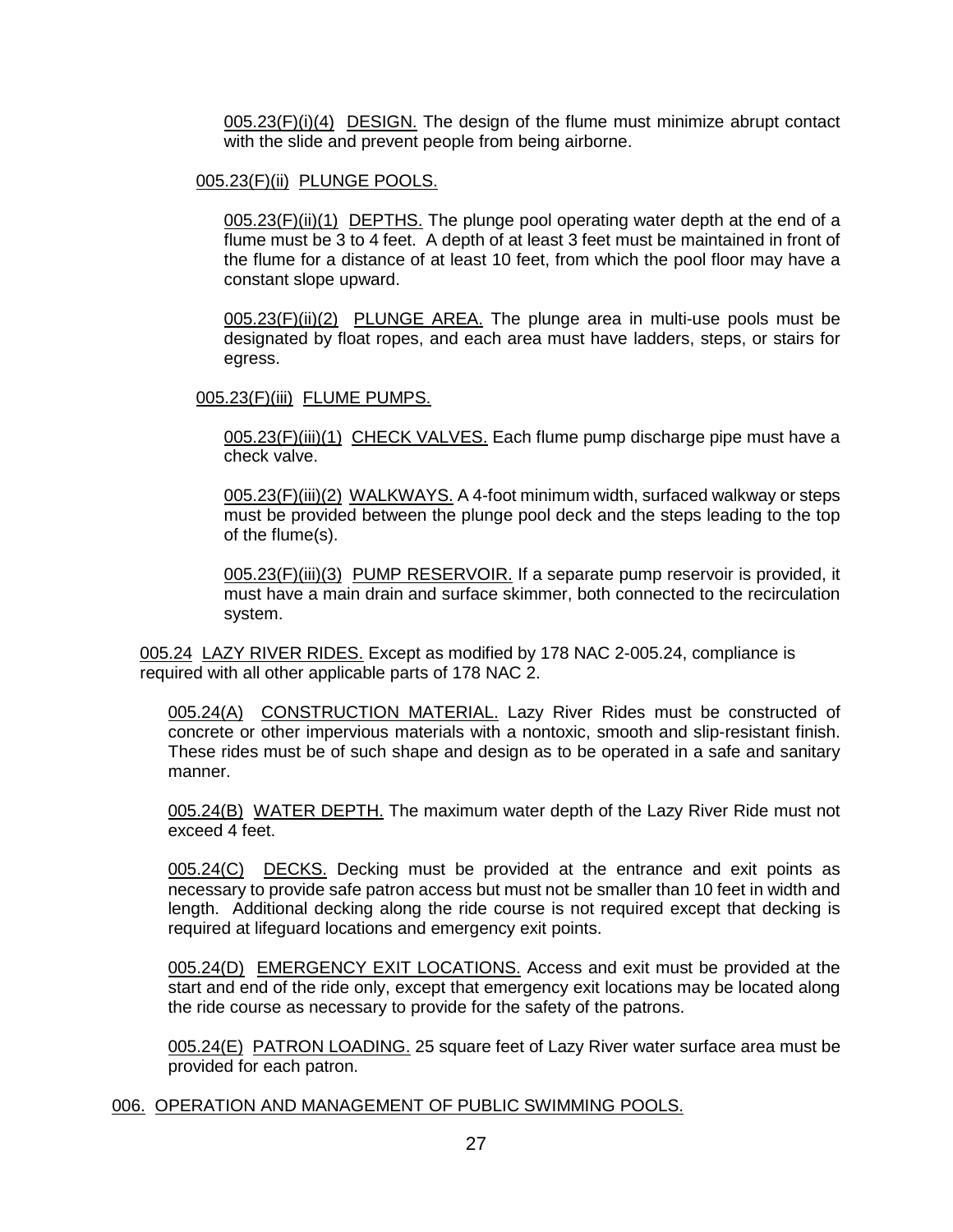006.01 PERMIT REQUIREMENTS AND PROCEDURES. Before operating a swimming pool, a person must apply for and obtain an operating permit from the Department. The permit is not transferable and must be renewed annually. The permit expires at midnight of March 31 of each year unless otherwise suspended or revoked. The permit must be conspicuously posted on the pool premises.

006.01(A) OPERATING PERMIT. The owner or Nebraska swimming pool operator of a pool facility must apply for an operating permit on forms provided by the Department.

006.01(B) OPERATOR COURSE. An individual wanting to obtain a certificate of competency from the Department, must attend a Nebraska swimming pool operator clinic, take an exam provided by the Department, and obtain a passing score of 70%. The individual must apply for a certificate of competency on forms provided by the Department.

006.01(C) SCHEDULE OF FEES. Fees associated with operating permits, inspections, and certificates of competency are as follows:

006.01(C)(i) PERMIT FEE. A fee of \$40 to obtain an annual operating permit must be paid by the owner of the pool.

006.01(C)(ii) OPERATIONAL INSPECTION FEES. Operational inspection fees are separate from and in addition to the engineering inspection fee found in 178 NAC 2- 003.04(D)(iv). Pools owned by a municipal corporation are exempt from inspection fees.

006.01(C)(ii)(1) INITIAL INSPECTION FEE. A fee of \$60 for each initial inspection conducted by the Department must be paid by the owner or Nebraska swimming pool operator of any swimming pool at the time the permit application is submitted.

006.01(C)(ii)(2) ADDITIONAL INSPECTION FEE. A fee of \$60 for each additional inspection conducted by the Department must be paid by the owner or Nebraska swimming pool operator of any swimming pool within 30 days of inspection.

006.03(C)(iii) EXAMINATION AND CERTIFICATE OF COMPETENCY FEE. Individuals and Nebraska swimming pool operators who are tested at Nebraska swimming pool operator clinics conducted by the Department must pay an examination and certificate of competency fee of \$40. The certificate is valid for 2 years from date of issuance. Nebraska swimming pool operator certificate of competency fees must be paid before issuance of the certificate.

006.03(C)(iv) CERTIFICATION OF PERMIT OR CERTIFICATE OF COMPETENCY FEE. A fee of \$25 must be paid to the Department for issuance of a certification of an operating permit or a Department issued Nebraska swimming pool operator certificate of competency.

006.03(C)(v) VERIFICATION OF PERMIT OR CERTIFICATE OF COMPETENCY FEE. A fee of \$5 must be paid to the Department for verification of an operating permit or a Department issued Nebraska swimming pool operator certificate of competency. The verification includes written confirmation as to whether a permit or certificate of competency was valid at the time the request was made.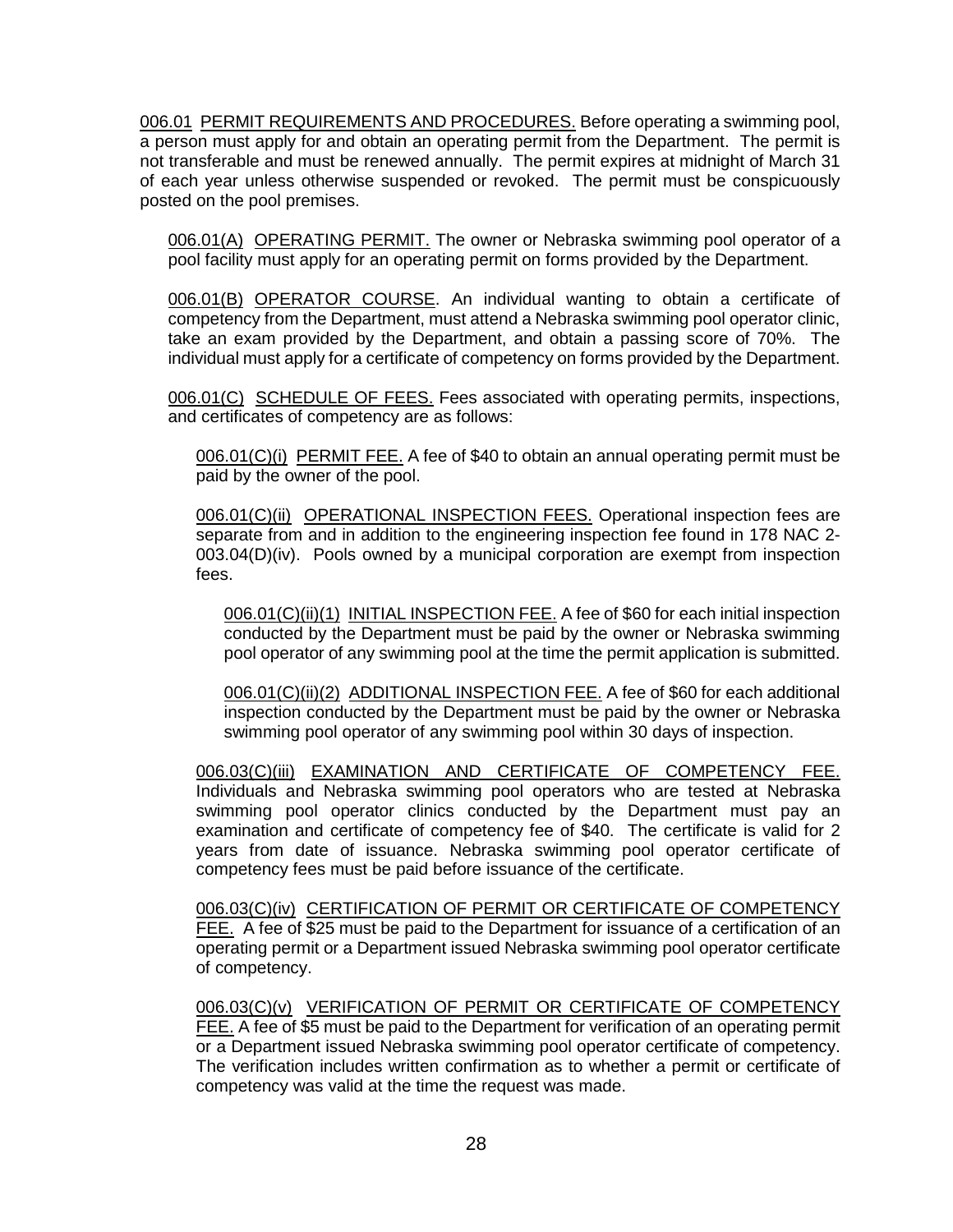006.03(C)(vi) DUPLICATE PERMIT OR CERTIFICATE OF COMPETENCY FEE. A fee of \$10 must be paid to the Department for a duplicate operating permit or Department issued Nebraska swimming pool operator certificate of competency.

006.03(C)(vii) METHOD OF PAYMENT. The Department will accept payment by personal or certified check, cashier's check, money order, or currency. Checks must be made payable to the "Department of Health and Human Services". Payments made in currency, until properly receipted, are not the responsibility of the Department. The Department will not accept payments made in stamps, foreign currency, or third party endorsed checks.

006.03(C)(viii) REFUNDS. The Department will not refund any fee paid for which the applicable service has been performed except in cases of mistake or fraud.

006.03(C)(ix) PENALTIES. Failure to pay the specified fees for the permit or inspection of a swimming pool constitutes cause for the denial, suspension, revocation, or refusal of renewal of the operating permit.

## 007. POOL OPERATING STANDARDS.

007.01 SAFETY REQUIREMENTS. The following safety requirements must be met at all pools unless otherwise indicated:

- (1) Water in unbreakable containers is permitted in the swimming pool. Food and beverages are permitted in designated areas of the pool deck if they are in unbreakable containers;
- (2) Class A, B, and F pools must have a boundary line per 178 NAC 2-002.03. During swimming lessons, lap swims, and swim meets, ropes and floats may be moved to enable those purposes to be accomplished if the pool is under the direct supervision of an individual responsible for supervising the group;
- (3) Water depth must be plainly marked at or above the water surface on the vertical pool wall and on the edge of the deck at maximum and minimum points of break between the deep and shallow portions and at intermediate increments of depth, spaced at no more than 25-foot intervals. Depth markings must be in numerals at least 4 inches high and in a color contrasting with the background. Where depth markings cannot be placed on the vertical walls above the water level, or space does not allow 4-inch letters, other means must be used so that markings are plainly visible to persons in the pool;
- (4) Each lifeguard on duty must have within arm's reach a rescue tube equipped with a 6-feet long strap or tow rope. Class B and Class F pools must provide either a rescue tube or a ring buoy, United States Coast Guard approved, or its equivalent, with an attached rope at least as long as the width of the pool;
- (5) Class B pools must provide a shepherd's crook type of pole having blunted ends with a minimum length of 12 feet;
- (6) Class A pools must have a backboard equipped with at least three straps.
- (7) First aid kit
	- (a) Each Class A pool must have a first aid kit which contains the following materials:
		- (i) 3 units triangular bandage;
		- $(ii)$  2 units 1" tape;
		- (iii) 6 units 3" x 3" plain gauze pad;
		- (iv) 2 units 2" x 6 yds. gauze roller bandage;
		- (v) 1 unit tweezer, bandage scissor;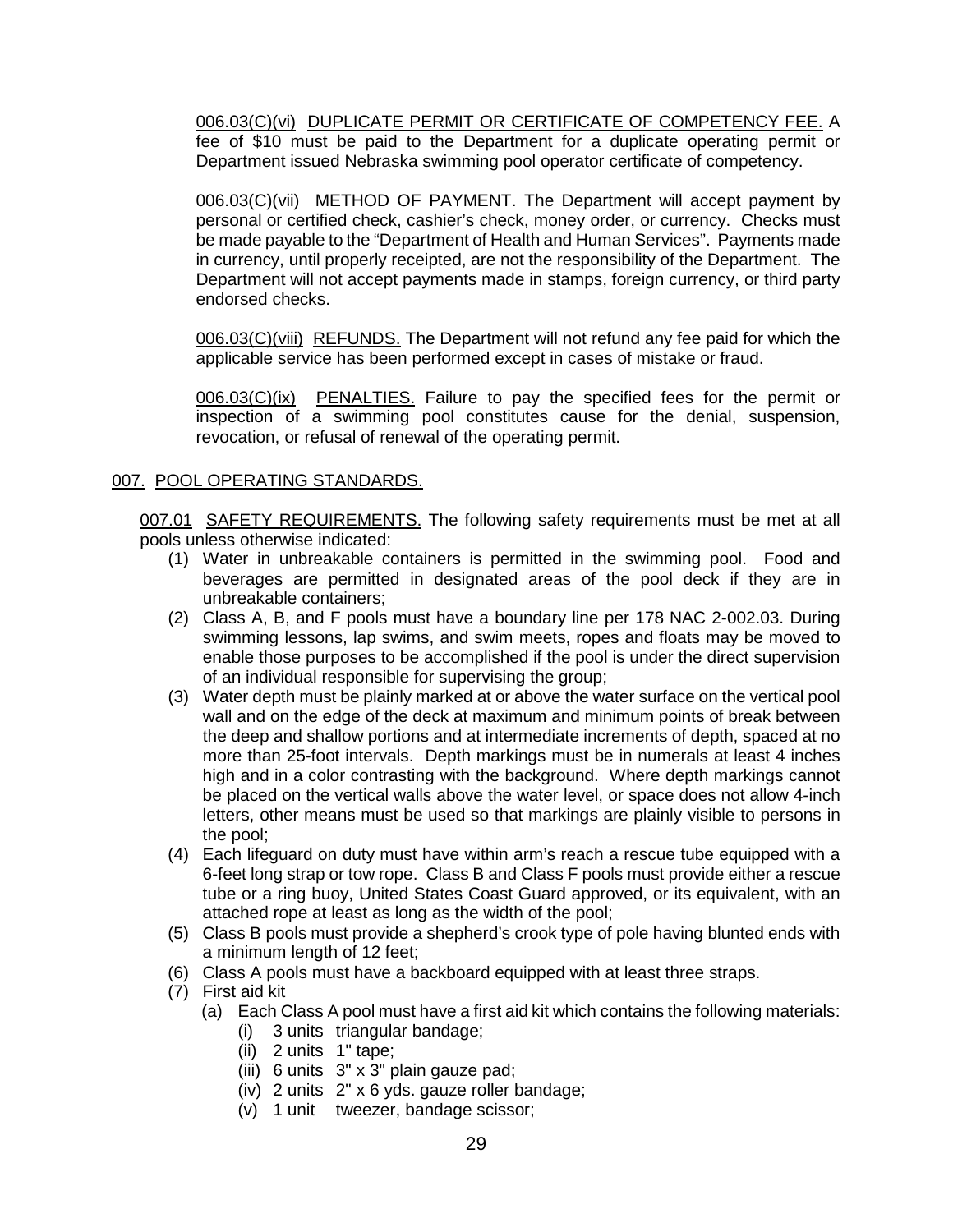- (vi) 1 unit Red Cross First Aid Book or an equivalent substitute;
- (vii) 1 unit assorted bandages, such as Band-aids;
- (viii) 1 unit latex-free gloves (or equivalent);
- (ix) 1 unit rescue breathing face shield or mask; and
- (x) 1 unit emergency response pack for cleaning up blood.
- (b) All other pools must have a first aid kit;
- (8) Lifesaving equipment must be mounted in conspicuous places, accessible, its function plainly marked, and kept in repair and ready condition. Bathers or others must not be permitted to tamper with, use for any purpose other than its intended use, or remove such equipment from its established location;
- (9) Swimming pools must have an accessible working telephone in the pool enclosure or easily visible from the pool enclosure with emergency telephone numbers prominently posted. If a cellular phone is used, service must be reliable, the phone charged at all times, and be equipped with 911 locations services;
- (10) All Class A swimming pools must conduct an emergency drill within 30 days of opening for the season. Additionally, an emergency drill must be conducted with new pool employees within 30 days of employment. Pools operating year round or seasonal pools that operate for more than 6 months a year, must conduct emergency drills at least once every 6 months;
- (11) The pool owner or the Nebraska swimming pool operator must immediately notify the Department of any drowning or near drowning. Any accident occurring on the pool premises requiring hospitalization or medical treatment must be reported within 24 hours on forms provided by the Department;
- (12) Footbaths are prohibited;
- (13) Ladders, ladder rungs, ramps, and handrails must be securely anchored;
- (14) During hours of operation, unsupervised entrance areas and gates for fences separating wading pools, spas, and swimming pools within the perimeter fence must not be locked but must be self-closing and self-latching;
- (15) A thermometer must be available for each Class C pool;
- (16) Decks must be clear of bags and personal items in an area large enough to allow emergency personnel to reach a victim;
- (17) A properly operating carbon monoxide detector is required in the pool enclosure for indoor pools where gas or propane is used for heating and in enclosed mechanical rooms where there is a gas or propane fueled water heater;
- (18) Water temperature in a pool must not exceed 104  $\degree$  F;
- (19) An emergency shutoff switch must be located within sight of the spa, at least 5 feet horizontally from the inside walls of the spa, and must be clearly labeled.This control must disable all spa circulation, agitation, air induction systems, as well as other associated mechanical, chemical feed, and electrical devices, not including lighting;
- (20) Skimmers and drain covers must be kept clean and operational*;*
- (21) The chemical feed system must be maintained and operational;
- (22) All gauges associated with the operation and maintenance of the pool must be properly maintained;
- (23) Covers on outlets that create suction must be properly maintained;
- (24) The bottom and sides of a pool must be white or a light color, with a smooth and easily cleanable surface;
- (25) Pool lighting must be secure and in good operating condition;
- (26) The barrier surrounding the pool must be maintained so that any openings will not allow a 4-inch sphere to pass through;
- (27) Backflow or cross connection devices must be in place where required and must be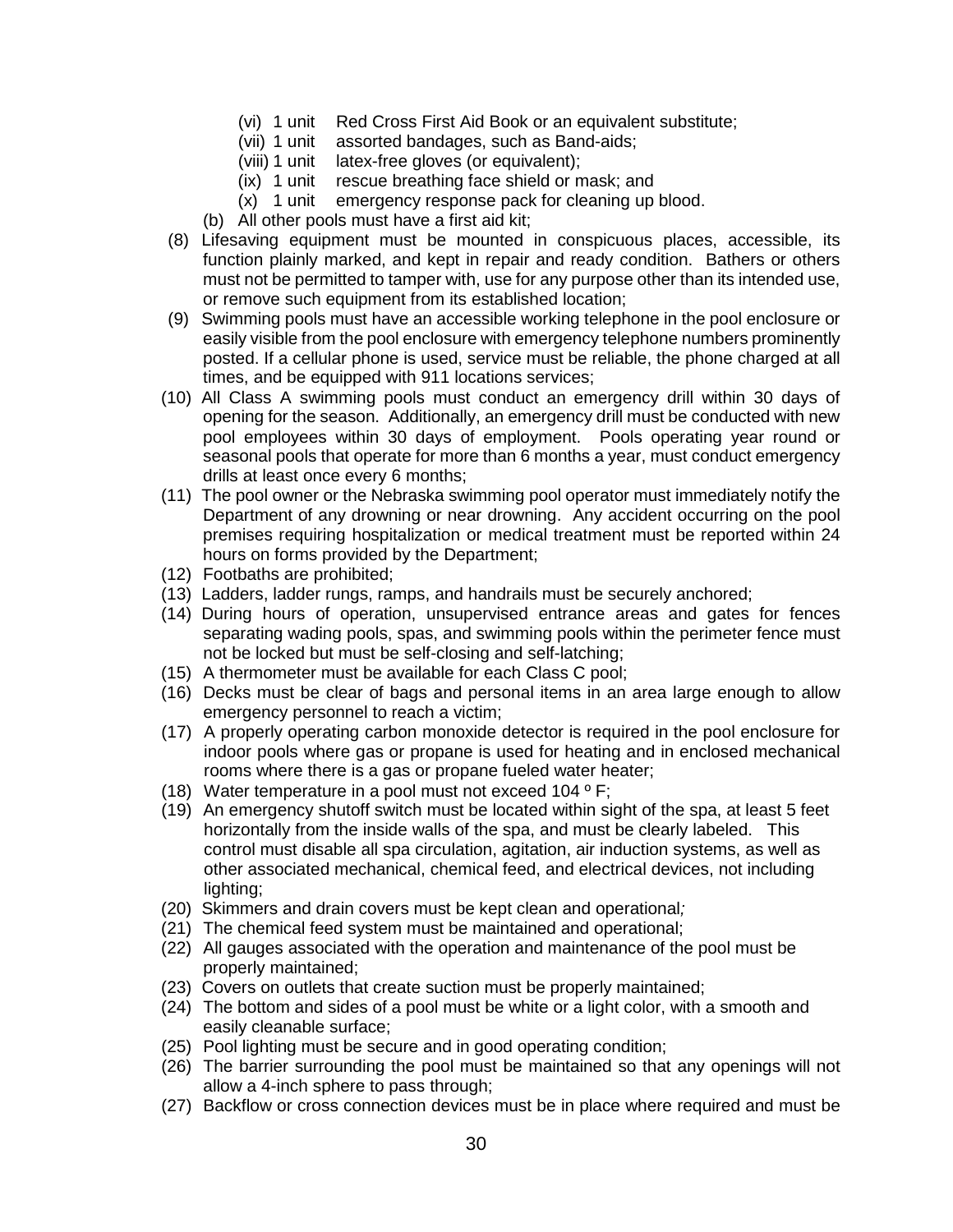properly maintained;

- (28) All pools must have main drain systems, suction outlets or anti-entrapment devices or systems that comply with 178 NAC 2-005.11(H) and 2-005.11(I);
- (29) Chemical safety;
	- (a) Chemicals that are toxic or irritating to humans must not be added to a swimming pool from the deck of the pool while the pool is in use. This includes, but is not limited to, disinfectant chemical, pH control chemical, algaecide, and shock treatment chemical. When chemical additions are made from the deck, the Nebraska swimming pool operator must follow the manufacturer's instructions for proper use of the product. The Nebraska swimming pool operator must test the water as appropriate before allowing use of the swimming pool. The chemical addition and the test results must be recorded in the swimming pool records;
	- (b) Chemical storage containers must be clearly labeled and treatment chemicals must be stored and handled in accordance with the manufacturer's recommendations;
	- (c) Material safety data sheets (SDS) for the chemicals used at the pool must be at the facility in a location known and readily accessible to the facility staff;
	- (d) A warning sign stating "AUTHORIZED PERSONNEL ONLY" must be placed on the door of rooms where chemicals are used or stored, or where bulk containers are located. Rooms must be kept locked at all times except when occupied by authorized personnel;
	- (e) Where chlorine gas is used, chlorine cylinders and proportioning equipment must be housed in a separate, well-ventilated enclosure. All full and empty chlorine cylinders must be secured to the scale or to the walls to prevent accidental tipping. The enclosure must have a vent at floor level which terminates out-ofdoors and must contain:
		- (i) An approved scale for weighing the chlorine cylinders to determine the amount of chlorine fed over any period and to permit the Nebraska swimming pool operator to know when the supply of chlorine in the cylinder is nearing exhaustion;
		- (ii) An ammonia fume dispenser bottle to be used to check for chlorine leaks;
		- (iii) An approved chlorine cylinder valve stem wrench. This wrench must be maintained on the valve stem of the cylinder(s) in use so that the chlorine supply can be shut off quickly in the case of an emergency; and
		- (iv) Valve protection hoods kept in place on all cylinders except those attached to the chlorinator.

007.02 WATER QUALITY AND DISINFECTANTS. Failure to meet any standard in this section will result in immediate closing of the swimming pool, except item K.

007.02(A) CLARITY. The water must be sufficiently clear at all times so the main drain cover or grate is visible.

007.02(B) DEBRIS. The pool water must be free from all scum and floating matter on the surface and from dirt and other materials or objects.

007.02(C) COMBINED CHLORINE. If a chlorine chemical is used for disinfection, the water must be tested for combined chlorine at least once each week the swimming pool is open for use. The combined chlorine must not exceed 0.5 parts per million (ppm).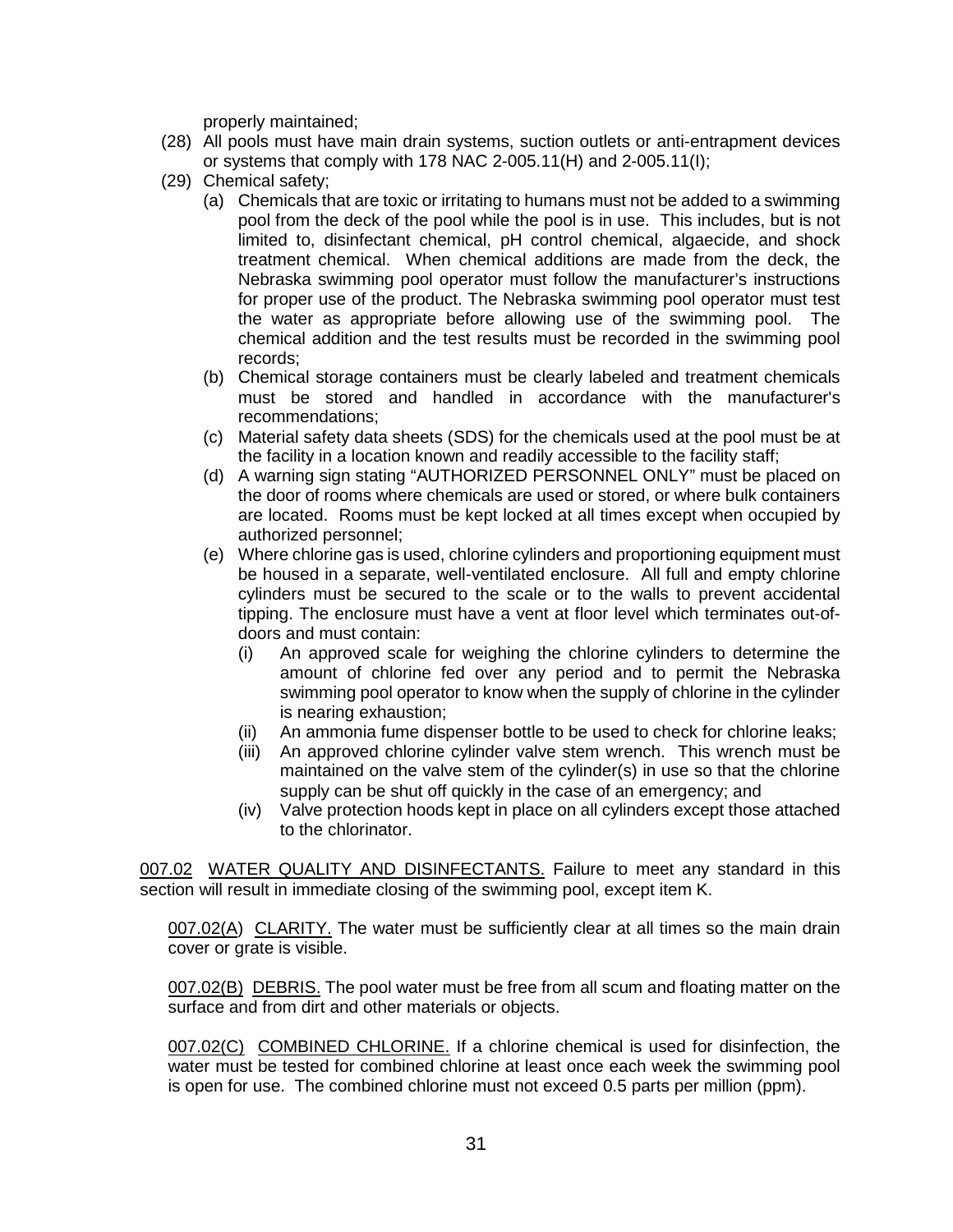007.02(D) CHLORINE. Spas using chlorine as a disinfectant must maintain a free chlorine residual of at least 3.0 parts per million (ppm). All other swimming pools using chlorine as a disinfectant must maintain a free chlorine residual of at least 2.0 parts per million (ppm) in all parts of the pool.

007.02(E) BROMINE. Spas using bromine as a disinfectant must maintain a total bromine residual of at least 4.0 parts per million (ppm). All other swimming pools using bromine as a disinfectant must maintain a total bromine residual of at least 2.0 parts per million (ppm) in all parts of the pool.

007.02(F) MINIMUM DISINFECTANT LEVELS. A spa must be closed if the free chlorine residual is less than 3.0 parts per million (ppm) or the total bromine residual is less than 4.0 parts per million (ppm). All other pools must be closed if the minimum level of free chlorine residual is less than 2.0 parts per million (ppm) or the total bromine residual is less than 2.0 parts per million (ppm).

007.02(G) MAXIMUM DISINFECTANT LEVELS. All swimming pools must be closed if the free chlorine residual exceeds 10.0 parts per million (ppm) or the total bromine residual exceeds 18 parts per million (ppm).

007.02(H) OTHER DISINFECTANTS. The Department will accept other disinfection methods when it has been adequately demonstrated that they provide a satisfactory residual which is easily measured and that they are as effective under conditions of use as is the chlorine concentration specified in 178 NAC 2-007.02(D), and are not dangerous to public health.

007.02(I) CYANURATES. In pools where cyanurates are used, the cyanuric acid levels must be below 90 parts per million (ppm).

007.02(J) pH. The water must maintain a pH of not less than 7.2 and not over 7.8.

007.02(K) ALKALINITY. The total alkalinity of the water must be a minimum of 80 parts per million (ppm).

007.03 REQUIRED TESTING AND RECORDKEEPING. The following records must be kept on forms provided by the Department.

007.03(A) DAILY RECORDS AND TESTS. Daily records must document patron load totals, amounts of chemicals used, and maintenance or any malfunction of equipment. Daily records must also document the following tests, which must be performed every day:

- (i) The disinfectant residual must be tested before opening and then at intervals not longer than four hours until closing time. If the swimming pool, wading pool, or spa is equipped with an automatic controller with a readout or printout of the disinfectant residual, the Nebraska swimming pool operator may make visible readings of the disinfectant residual and record them. The swimming pool water must be tested manually by means of a Ferrous Ammonium Sulfate-Diethyl-P-Phenylene Diamine (FAS-DPD) test at least once per day before opening. The Nebraska swimming pool operator must specify in the pool records which test is from the automatic controller and which is done manually;
- (ii) The pH of the water must be tested each day by means of a phenol red test or equivalent before opening and then at least every four hours until closing time.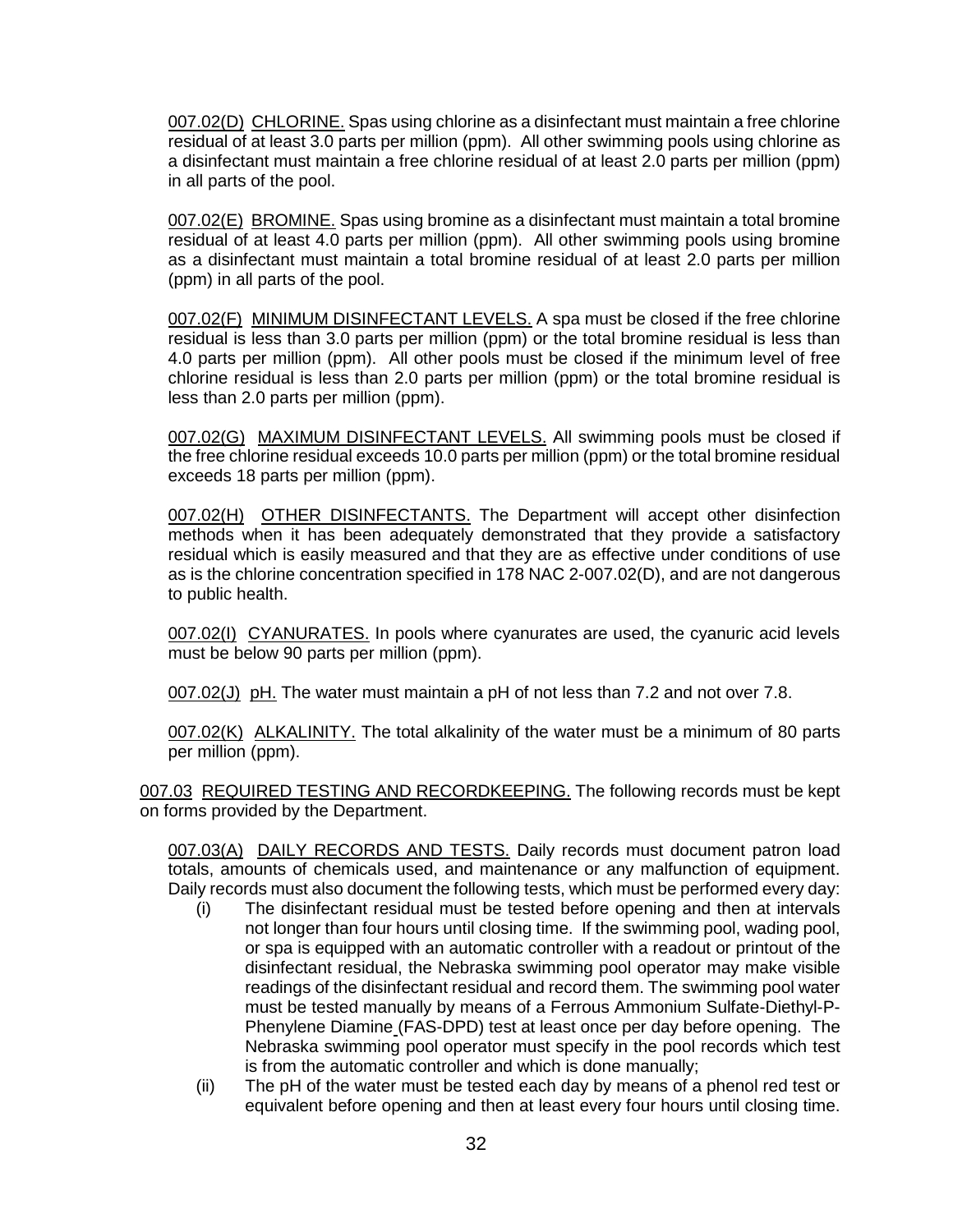If the swimming pool, wading pool, or spa is equipped with an automatic controller with a readout or printout of pH, the Nebraska swimming pool operator may make visible readings of the pH and record them. The swimming pool water must be tested manually at least once per day before opening. The Nebraska swimming pool operator must specify in the pool records which test is from the automatic controller and which is done manually. The pH instrumentation must be calibrated periodically according to the manufacturer's instructions if the readout is to be used to supplement manual pH readings; and

(iii) Spa temperature must be taken before opening and then at intervals not longer than four hours until closing time.

007.03(B) WEEKLY RECORDS AND TESTS. Records must document the following tests, which must be performed every week:

- (i) Total alkalinity;
- (ii) Combined chorine, if chlorine is used as a disinfectant; and
- (iii) Cyanuric acid level, where applicable.

008. POOL STAFF AND SUPERVISION STANDARDS. The following staffing and supervision standards apply to Class A, B, and F swimming pools.

008.01 CLASS A. Every Class A swimming pool must be under the direct and immediate supervision of a Nebraska swimming pool operator whenever the pool is open.

008.02 CLASS B AND F. Every Class B and Class F swimming pool must have a Nebraska swimming pool operator on site or able to be on site within 60 minutes.

008.03 PROOF OF CERTIFICATE. Proof of certificate of competency must be available in the office of the facility.

008.04 LIFEGUARDS. Every Class A swimming pool must have lifeguards on duty whenever the pool is open. The requirements for lifeguards are as follows:

008.04(A) CERTIFICATION. Lifeguards must be currently certified by:

- (i) The American Red Cross, the National Pool and Water Park Lifeguard Training Program, the YMCA, the Boy Scouts of America, or another lifeguard certifying organization with an equivalent lifeguard certification program, as determined by the Department. If a certification was issued with restrictions, the certification must be appropriate for the duty to which the lifeguard is assigned; and
- (ii) The American Heart Association, the National Safety Council, the American Red Cross, or another nationally recognized organization. The certification course must include infant, child, and adult cardiopulmonary resuscitation (CPR), twoperson CPR, and the use of a bag valve mask and a rescue breathing mask. Certification must be renewed annually.

008.04(B) LIFEGUARD NUMBER. There must be 1 lifeguard per each 1-100 bathers or 2,000 square feet of water surface area, whichever is the lesser number. The number of lifeguards on duty must be sufficient to permit periodic relief or rest periods.

008.04(C) AREA RESPONSIBILITY. A lifeguard must not simultaneously guard more than one pool unless the area under surveillance can be continuously monitored with a clear unobstructed view and immediate assistance can be rendered if needed.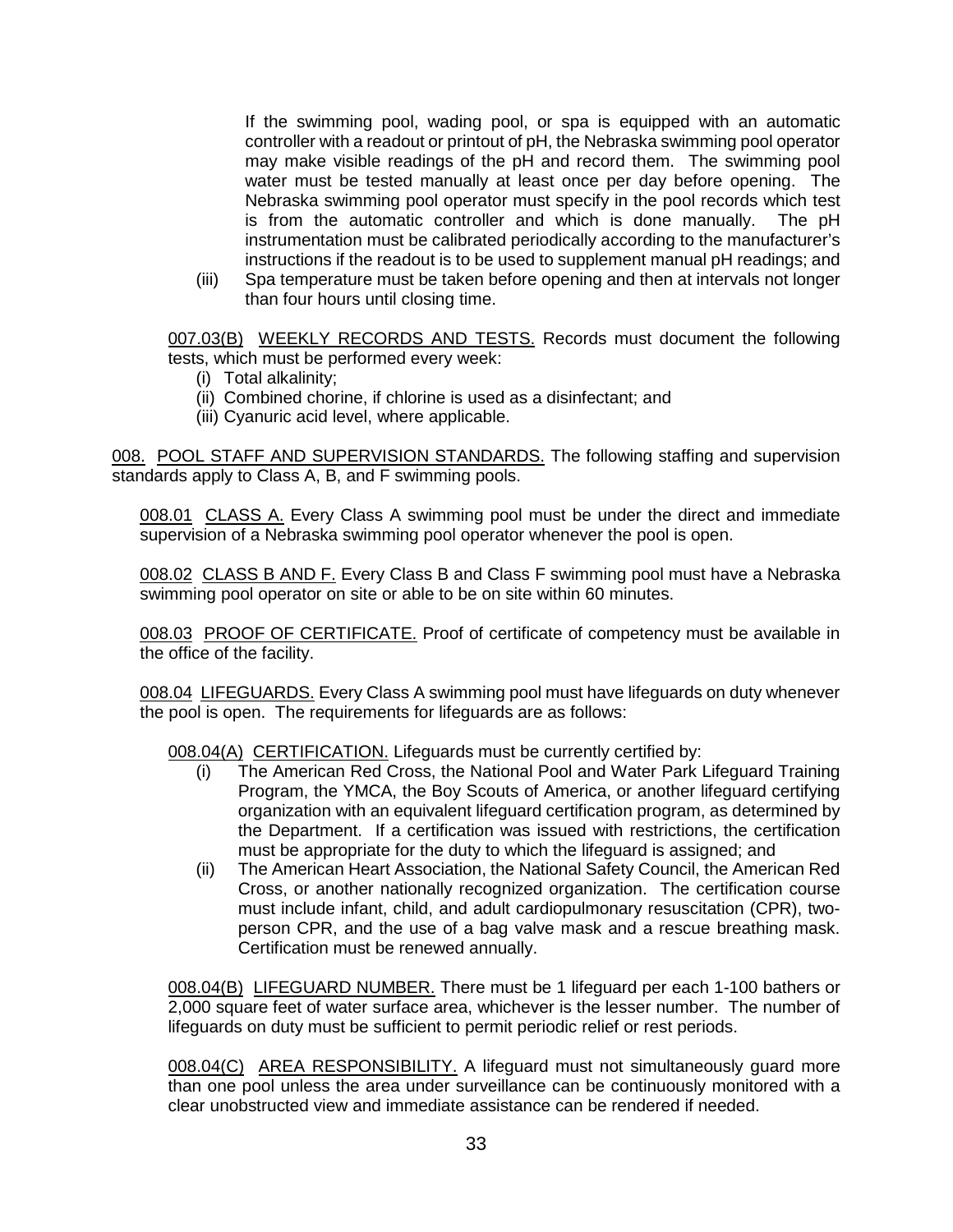08.04(D) POSITION. A lifeguard must be in position to view all areas of the pool that he or she is responsible for watching.

008.04(E) LIFEGUARD ATTIRE. A lifeguard must wear a distinguishing swim suit or emblem while on duty.

008.04(F) WATER SLIDES, DROP SLIDES, OR WATER FEATURES. Where the discharge area of the slide is not clearly visible by the patron about to ride the feature, one lifeguard is required within 50 feet of the discharge point of the slide. This lifeguard must be responsible for guarding the plunge area for the feature and no other areas and must be in voice or visual communication with the attendant or lifeguard at the top of the slide or feature. One lifeguard may monitor up to three slides and no other areas if they are adjacent to and discharge to the same plunge area. At water slides, drop slides, or water features where the discharge area of the slide is clearly visible by the patron about to ride the feature, one lifeguard is required to monitor the discharge area and must be in voice or visual communication with the patron.

008.04(G) SWIMMING CLASSES AND MEETS. Class A pools where swimming classes or swimming meets are conducted are exempt from the lifeguard requirement during classes or meets, if the class or meet in session is under the direct supervision of an individual responsible for supervising the group and capable of taking the necessary actions in the case of an emergency.

009. PHYSICAL PLANT STANDARDS. Swimming pools must meet applicable standards for lifeguard chairs, signs, and bathhouses.

009.01 LIFEGUARD CHAIRS. All Class A swimming pools, and those Class B and F swimming pools which elect to have a lifeguard on duty, are required to meet the following standards:

009.01(A) CHAIR NUMBER. A lifeguard chair for each 2,000 square feet of water surface area must be provided.

| Water Surface Area<br>in Sq. Ft. (meters) | Minimum Number<br>of Chairs |  |  |
|-------------------------------------------|-----------------------------|--|--|
| Less than 2,000 (<186)                    | 0                           |  |  |
| 2,000 to 3,999 (187-372)                  |                             |  |  |
| 4,000 to 5,999 (373-557)                  | 2                           |  |  |
| 6,000 to 7,999 (558-743)                  | З                           |  |  |

009.01(B) GREATER THAN 5 FEET DEPTH. At least one chair must be located so the lifeguard is able to maintain surveillance of all pool floor area having a depth greater than 5 feet.

009.01(C) LIFEGUARD CHAIR LOCATION. All lifeguard chairs must be:

- (i) Located so the guard is not required to protect a segment greater than 180º;
- (ii) Placed at waterside in locations to minimize the effect of glare on the water; and
- (iii) Placed to give complete coverage of the pool(s).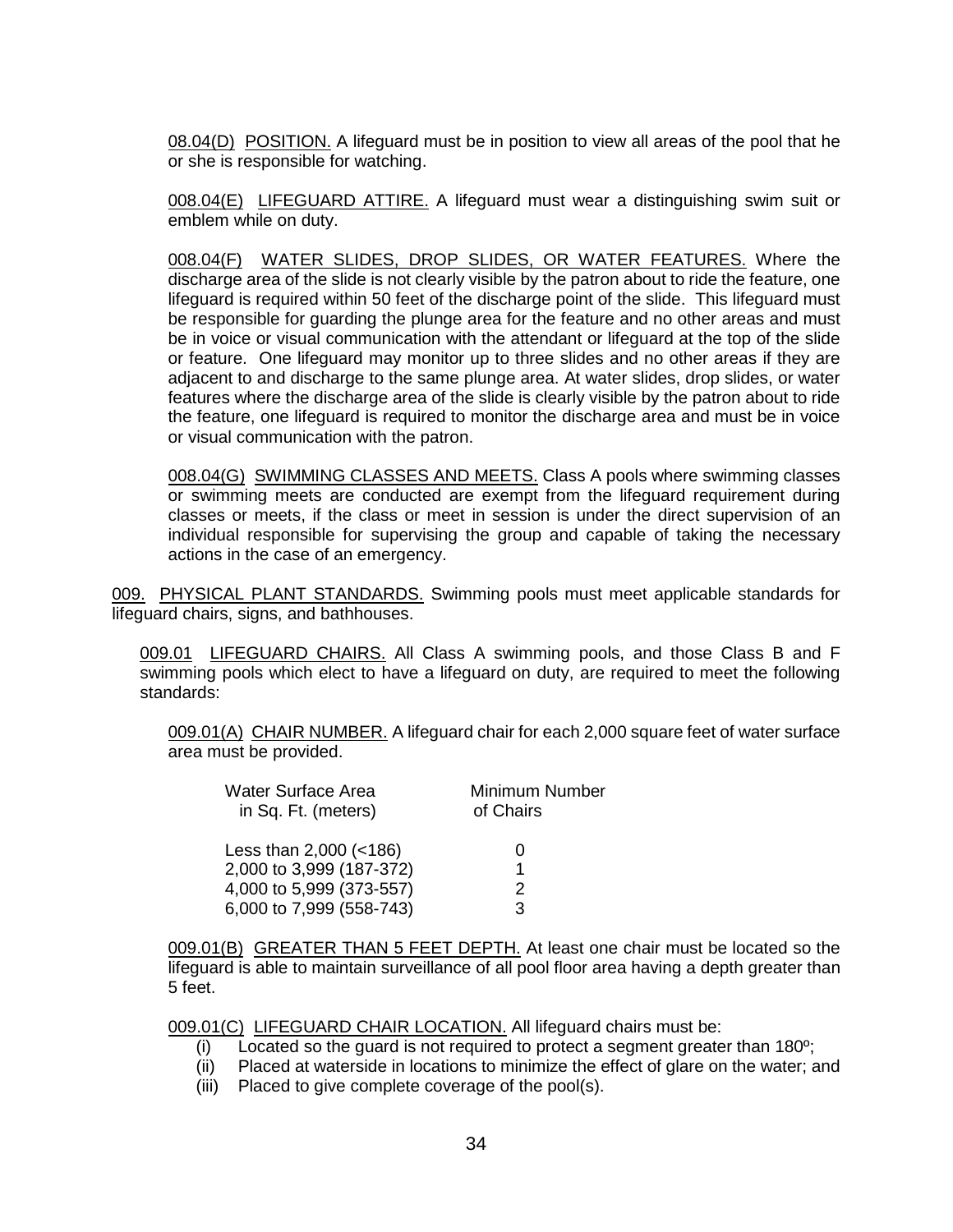009.02 SIGNS. All pool regulations must be stated on signs with clear, legible print.

009.02(A) WARNING SIGNS. At Class B, C, D, E, and F swimming pools, where lifeguard service is not continuously provided, a warning sign must be placed in plain view of the user and must state: "WARNING – NO LIFEGUARD ON DUTY" in letters at least four inches high, and "CHILDREN UNDER THE AGE OF 16 MUST NOT USE POOL WITHOUT AN ADULT IN ATTENDANCE" in letters at least two inches high.

009.02(B) POOL REGULATIONS. Must be conspicuously posted in the swimming pool area, or in the dressing rooms at all swimming pools, including wading pools. Signs must have the title "Pool Regulations" in letters at least four inches high and must list the following regulations:

- (i) No person is permitted to use the pool without first having taken a warm water shower, using soap.
- (ii) No person having an obvious communicable disease, skin eruption, cut, sore or lesion, eye, ear, nose, or throat infection, is permitted to use any public swimming pool.
- (iii) Spitting or spouting of water, blowing the nose, or any other similar activities in the swimming pool is strictly prohibited.
- (iv) No running, boisterous or rough play, except supervised water sports, is permitted in the pool, or on the runways, diving boards, floats, platforms, or in the dressing rooms.
- (v) Maximum patron load is \_\_\_ persons.

009.02(C) SPA REGULATIONS. Must be conspicuously posted in the spa area. Signs must have the title "Spa Regulations" in letters at least four inches high and must list the following regulations:

- (i) No person is permitted to use the spa without first having taken a warm water shower, using soap.
- (ii) Pregnant women, elderly persons, and persons suffering from heart disease, diabetes, or high or low blood pressure should not enter the spa or hot tub without prior medical consultation and permission from their doctor.
- (iii) Do not use the spa or hot tub while under the influence of alcohol, tranquilizers, or other drugs that cause drowsiness or that raise or lower blood pressure.
- (iv) Do not use at water temperatures greater than 104º Fahrenheit (40ºC).
- (v) Do not use alone.
- (vi) Unsupervised use by children under the age of 16 is prohibited.
- (vii) Enter and exit slowly.
- (viii) Observe reasonable time limits (that is, 10-15 minutes), then leave the water and cool down before returning for another brief stay.
- (ix) Long exposure may result in nausea, dizziness, or fainting.
- (x) Keep all breakable objects out of the area.
- (xi) Maximum patron load is persons.
- (xii) "No one under the age of 5 years is permitted in spa" must be on the same sign or on a separate sign.

009.03 BATHHOUSES. All Class A pools must have a bathhouse.

009.03(A) BATHHOUSE SANITATION. Bathhouses must be kept in good repair and kept free from dirt and algae. They must be kept clean at all times and disinfected at least once each day.